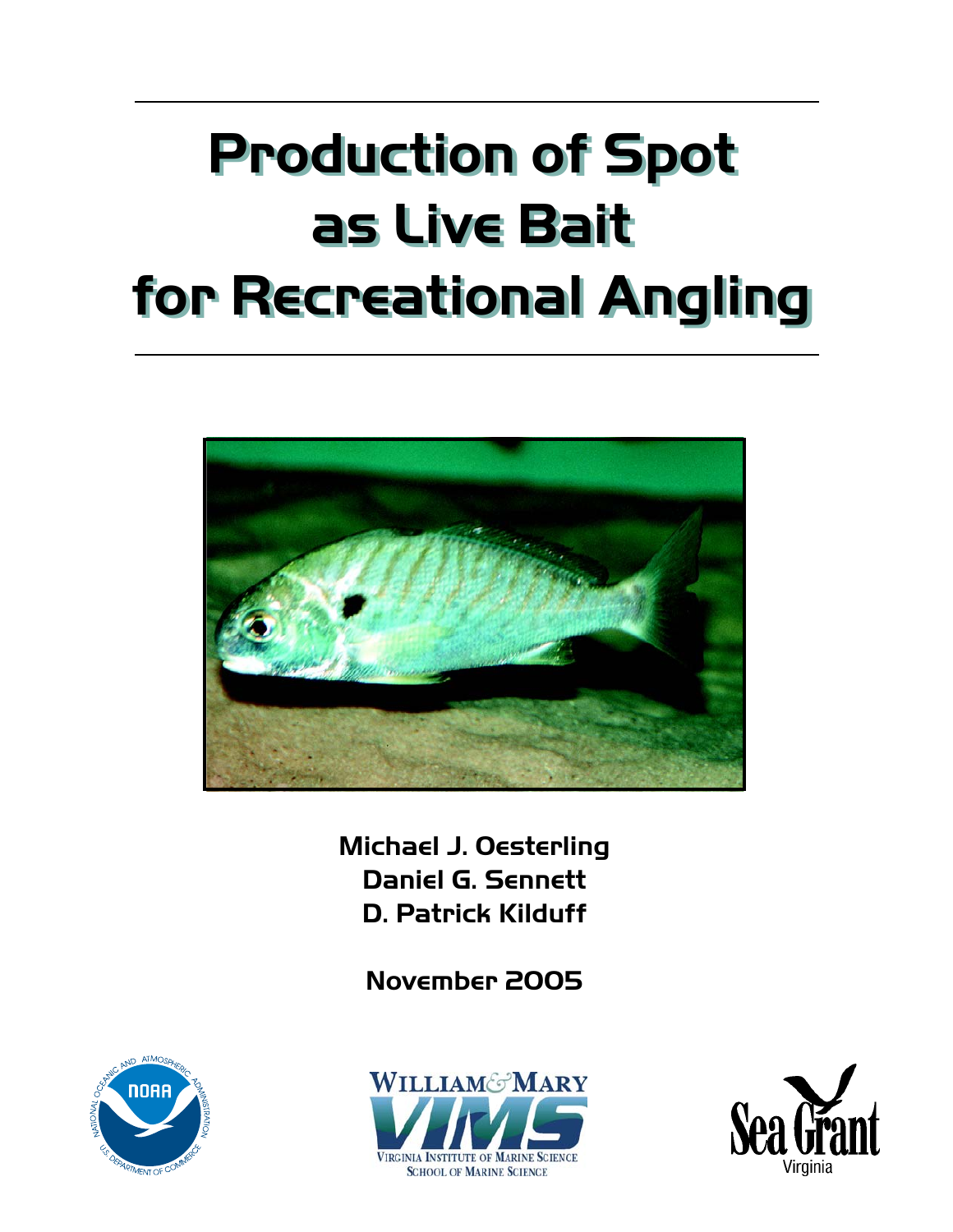

This publication was supported by funds from the National Sea Grant College Program through Virginia Sea Grant Program grant number NA96RG0025.

#### VSG-05-08

#### Marine Resource Advisory No. 78

Additional copies of this publication are available from Virginia Sea Grant, at: Sea Grant Communications Virginia Institute of Marine Science P.O. Box 1346 Gloucester Point, VA 23062 (804) 684-7170 vsgpubs@vims.edu

November 2005

**Acknowledgments:** Nobody accomplishes a project like this without participation from others. A special word of thanks is due to the industry cooperators who participated in the trial marketing of cultured spot: Long Bay Pointe Bait and Tackle; The Bait Shack; Queens Creek Outfitters; J&W Seafood; and, Bait Boy Bait Service. Their willingness to share their insight into the live bait market and impressions of the potential for cultured spot greatly contributed to the success of the entire project.

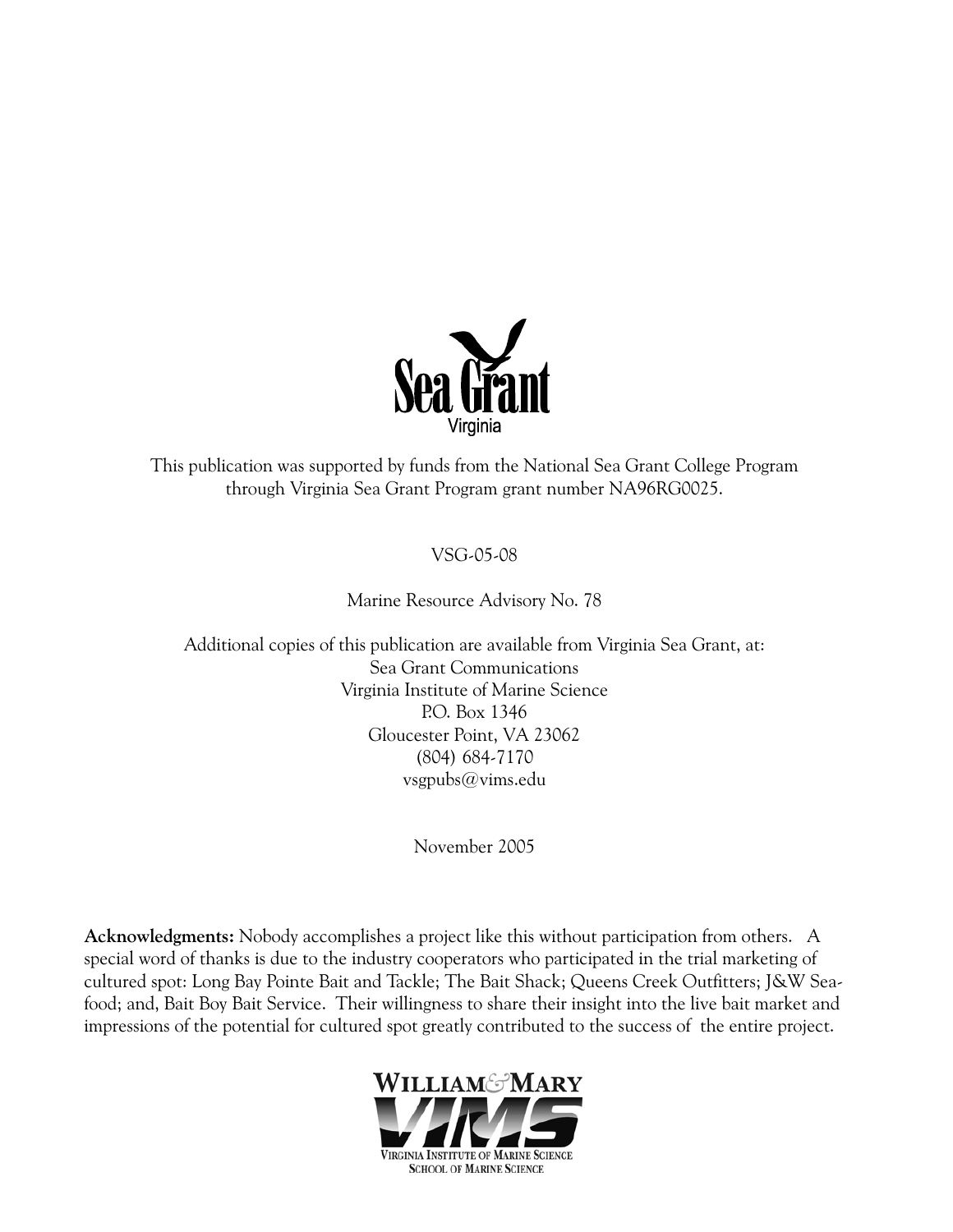### **Introduction**

In Virginia alone, there are over 100,000 licensed saltwater recreational anglers, who make over four million fishing trips each year and spend in excess of \$550 million in pursuit of their elusive prey. These anglers use all sorts of lures, rigs, and baits in hopes of landing the "big one" or to produce a tasty dinner. The use of live bait is one popular method employed by recreational anglers. Popular live baits include bull minnows (*Fundulus heteroclitus*), eels (*Anguilla rostrata*), and spot (*Leiostomus xanthurus*), to name a few. In order to obtain these baits, the angler either purchases them from a bait dealer or spends time catching wild fish. Many times, the availability of live bait is constrained due to environmental or seasonal factors.

Aquaculture of marine finfish is expanding in the United States. New techniques to culture different species are being developed by researchers and industry participants. While much of this development has focused on the production of high-valued food fish, such as flounder, grouper, and snappers, the highest value for a cultured marine finfish may not be as a "food" fish. The production of marine finfish for use as live bait for recreational angling provides an opportunity to capitalize on this expanding industry.

For more information on the potential for marine baitfish culture, refer to: "Marine Baitfish Culture: Workshop Report on Candidate Species and Considerations for Commercial Culture in the Southeast U.S.," compiled by Michael J. Oesterling, Charles M. Adams, and Andy M. Lazur (2004, Virginia Institute of Marine Science, Marine Resource Advisory No. 77, 27 pp).

In this publication the procedures utilized by the Virginia Institute of Marine Science (VIMS) finfish culture program within the Virginia Sea Grant Marine Advisory Program to produce live spot (*Leiostomus xanthurus*) for use as live bait for recreational angling are described. In the fall of 2002, spot were spawned for use in a trial marketing program during the following year. Production information from that project, as well as results of the trial marketing of cultured spot as live bait, will be included as illustrations on the culture process.

# **Basic Spot Biology**

The spot (Figure 1) is very common from Cape Cod south, through the Gulf of Mexico. Despite a relatively small size, usually not exceeding 250 mm (10 inches) in length, spot are highly sought after as a food fish by both commercial and recreational fishermen. While the commercial importance of spot cannot be discounted, its value as a recreational target species and bait species likely exceeds that of the commercial fishery.

Spot tolerate wide variations in water temperature and salinity. The lower lethal temperature for spot is thought to be ap- **Figure 1.** The spot, *Leiostomus xanthurus*.

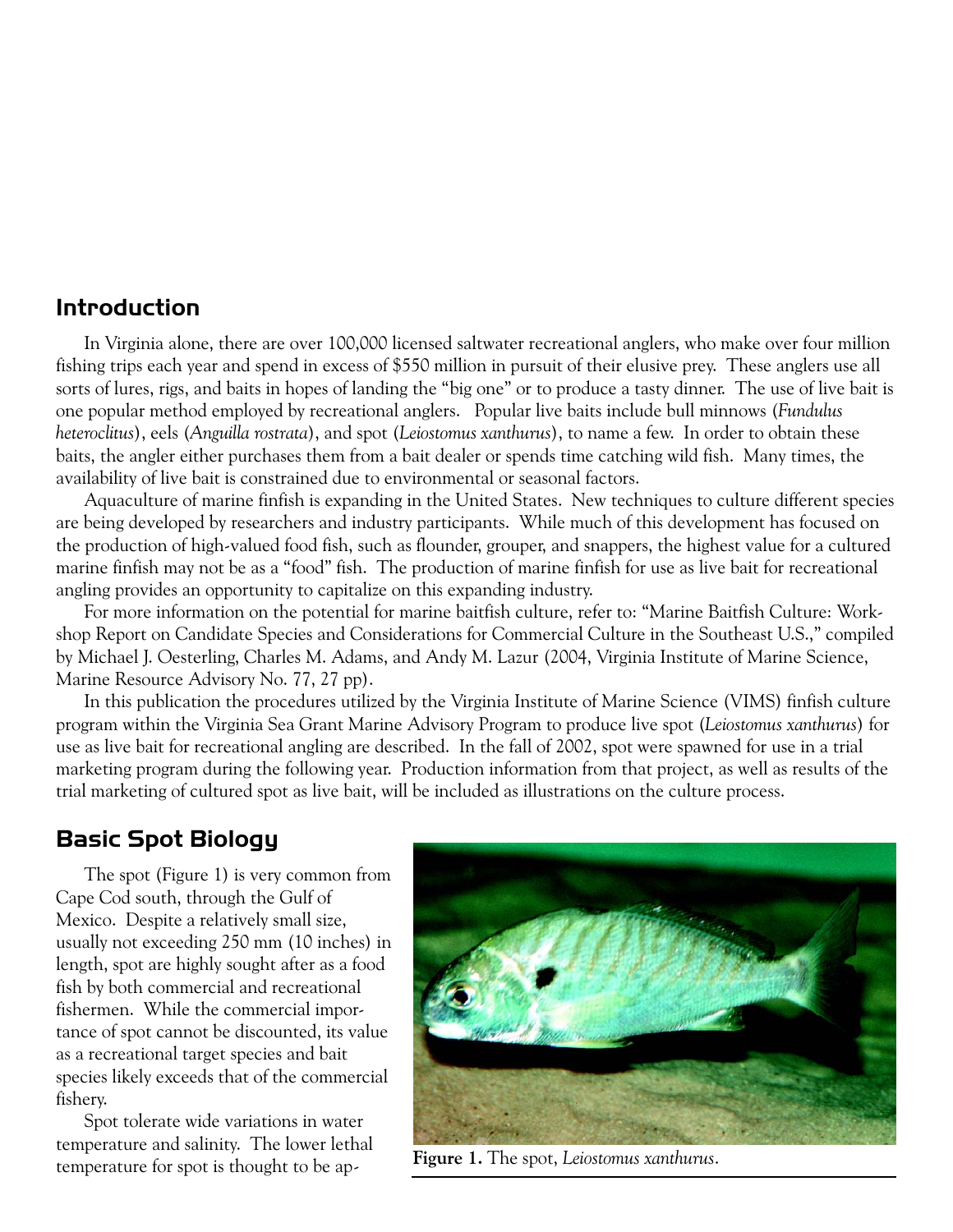proximately 4° C (~39° F), while the upper lethal temperature is over 35° C (95° F). Spot have been found at salinities of 0 to 60 parts per thousand (ppt). They are catadromous fish that spawn in offshore, higher salinity waters and utilize inshore estuarine areas as nursery grounds. As estuarine water temperatures begin to drop, spot congregate and move to moderately deep waters offshore. Spawning activity begins in the fall and continues into winter months.

Fecundity of spot is reportedly between 30,000 and 60,000 eggs per female; individual females are capable of spawning multiple times during a single spawning season. Eggs are buoyant, and at 20° C (68° F), hatch within 48 hours. Literature suggests larvae are passively carried back toward shore and estuarine areas soon after spawning. Times of arrival vary depending upon geography and onshore currents. Because of an extended spawning season throughout their range, larval and juvenile spot continue to enter many estuaries throughout the spring and early summer months. Seagrass beds and tidal creeks appear to be important nursery areas for juveniles.

As they grow, juvenile spot disperse over a wider area of an estuary. During their first year of life, spot can reach 80 mm to 200 mm ( $\sim$ 3 to  $\sim$ 8 inches) in length. Sexual maturity is generally reached by the second year. While larval spot are planktivores, juveniles and adults are predators of infaunal and epibenthic invertebrates (worms and small crustaceans, for example).

### **Why Culture Spot? - Trial Marketing**

While the spot is an important commercial species, it is also a relatively low-valued one. At times, the value returned to commercial harvesters for spot drops as low as \$0.33 per kg (\$0.15/lb). With most commercial spot in the 0.2 to 0.3 kg (0.5-0.75 lb) size range, this places individual fish value under \$0.10 each. However, similarly sized spot sold as recreational angling bait can command prices approaching or exceeding \$1.00 per fish, depending upon size and season. In order to evaluate the potential for cultured spot in the live bait market, a trial marketing project was initiated in the fall of 2002.

Prior to the actual test marketing of cultured spot as live bait for recreational angling, information was gathered about the use of live bait by anglers. To collect this information, two different user evaluations were conducted. The first was a personal interview of recreational anglers to assess live bait usage, identify species most commonly used and how anglers obtain the bait, bait size preferences, and use patterns. Over a three-day period at the end of February and beginning of March, 2003, recreational anglers attending a Sports Fishing Expo in Virginia Beach, VA, were questioned regarding their use of live bait. The anglers were first asked if they used live bait; if they answered in the affirmative, more questions were asked regarding their usage patterns. They were asked to identify:

- 1. All species of live bait they used.
- 2. The prices they normally paid for individual species, if they purchased them.
- 3. The preferred bait size (length) for the different species utilized.
- 4. An estimate of their annual use, in numbers of animals, for each species.
- 5. Their impression of a cultured spot as a live bait.

An aquarium with 100-day old cultured spot was on site for the anglers to inspect.

Here are summaries of the responses to the above questions:

| Live Bait Species Used |                               | <b>Preferred Bait Sizes</b> |                |
|------------------------|-------------------------------|-----------------------------|----------------|
| Eels                   | 79% of respondents            | Eels:                       | 8 to 14 inches |
| Croaker                | 84% of respondents            | Croakers                    | 3 to 7 inches  |
|                        | Mudminnows 84% of respondents | Mudminnows 1.5 to 3 inches  |                |
| Spot                   | 100% of respondents           | Spot                        | 3 to 7 inches  |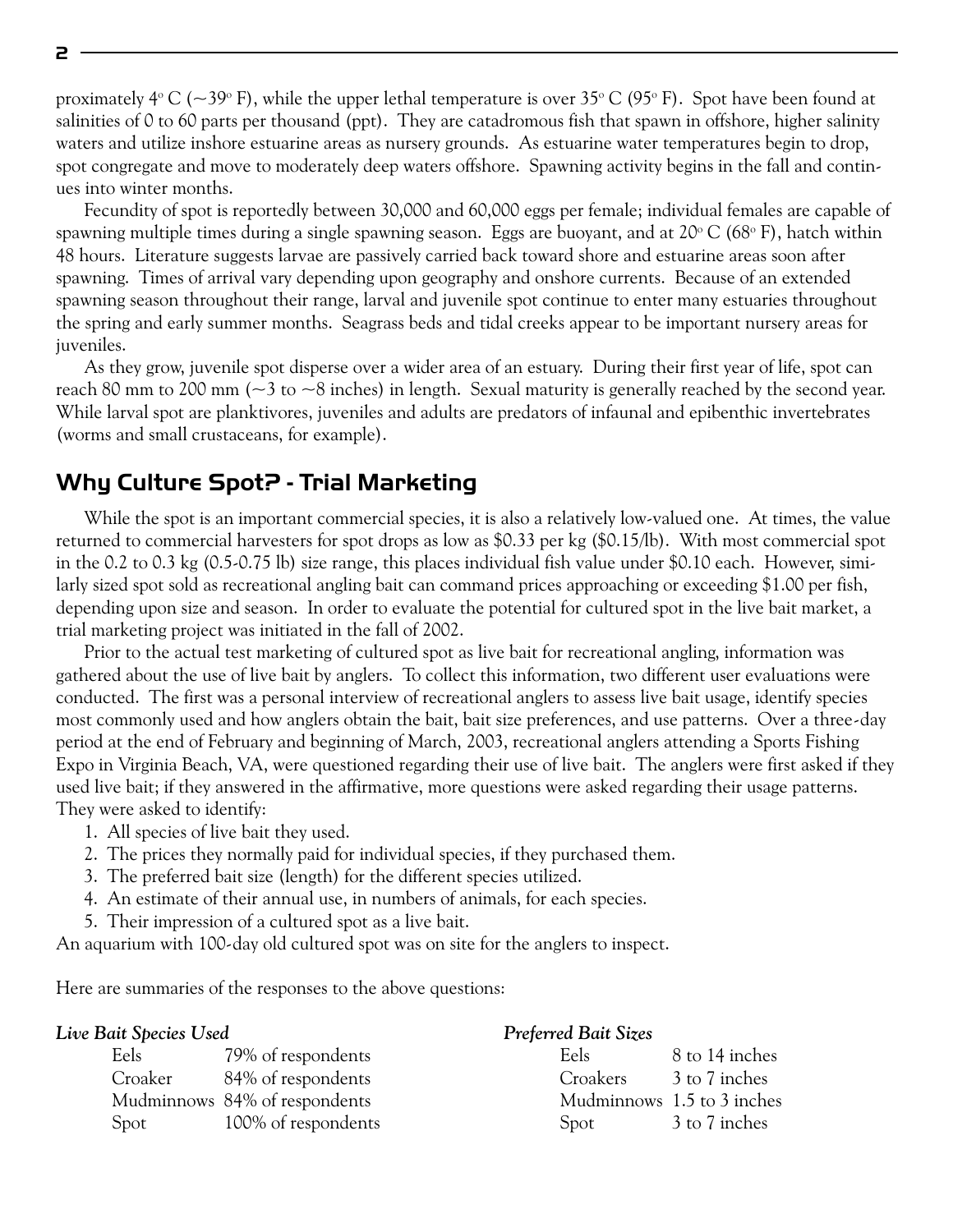|         | Prices Paid for Individual Species | Estimated Annual Usage Per Angler |                |     |
|---------|------------------------------------|-----------------------------------|----------------|-----|
| Eels    | $$1.00 \text{ to } $1.50$          |                                   | Eels           | 43  |
| Croaker | over \$1.00                        |                                   | Croaker        | 116 |
|         | Mudminnows \$0.10 to \$0.15        |                                   | Mudminnows 253 |     |
| Spot    | $$0.75$$ to $$1.00$                |                                   | Spot           | 80  |

There was overwhelming support from the recreational anglers interviewed for the concept of cultured spot as live bait. Many individuals "volunteered" to test the effectiveness of cultured spot during the angling season.

The second evaluation entailed a mail survey of bait dealers in the Virginia portion of Chesapeake Bay. This survey served two purposes: first, to characterize the live bait business; and second, to solicit participation in trial marketing of cultured spot. The bait dealer survey was not designed to provide a full economic evaluation of the live bait business, but was used to help develop the culture goals and trial marketing parameters of the overall project.

A short, one-page questionnaire was developed to better elucidate the existing live bait business and to alert bait dealers to the potential availability of cultured spot for a trial marketing project. Participants in the survey were identified by their participation as official weigh stations for the Virginia Salt Water Fishing Tournament program, through listings in telephone books for the region surrounding the Chesapeake Bay and by personal knowledge. A total of 94 bait dealers were ultimately sent the mail survey. Only responses from bait dealers who indicated that they sold live bait will be reported here (30 respondents, 31.9% of total).

| Live Bait Species Sold (% of respondents) |                       | Sourcing of Live Bait (number of responses) |  |  |
|-------------------------------------------|-----------------------|---------------------------------------------|--|--|
| Mudminnows 93%                            | Catch their own       |                                             |  |  |
| Eels<br>67%                               | Purchase              | 13                                          |  |  |
| 33%<br>Spot                               | Catch and purchase 14 |                                             |  |  |
| Mullet<br>10%                             |                       |                                             |  |  |

*When Purchasing, Amount Paid per Individual Fish (number of responses by price class)*

| Eels                     | Mudminnows              | Spot                    |
|--------------------------|-------------------------|-------------------------|
| $$0.25 \cdot $0.50 = 2$  | Less than $$0.05 = 9$   | Less than $$0.25 = 1$   |
| $$0.50 \cdot $0.75 = 5$  | $$0.05 \cdot $0.10 = 5$ | $$0.25 \cdot $0.50 = 3$ |
| $$0.75 \cdot $1.00 = 10$ | $$0.10 \cdot $0.15 = 1$ | $$0.50 \cdot $0.75 = 3$ |
| Over $$1.00 = 1$         | $$0.15 \cdot $0.20 = 1$ | $$0.75 \cdot $1.00 = 2$ |
| Over $$1.00 = 1$         |                         |                         |

*Sizes of Bait Carried (number of responses by size class)*

| Eels                   | Mudminnows               | Spot                       |
|------------------------|--------------------------|----------------------------|
| $6 - 10$ inches $= 17$ | Under 2.0 inches $= 23$  | Less than $3$ inches $= 8$ |
| 10 - 14 inches $= 24$  | 2.0 to 3.0 inches $= 19$ | $3 - 4$ inches $= 8$       |
| 14 - 18 inches $= 14$  | Over 3.0 inches $= 12$   | $4 - 5$ inches = 6         |
| Over 18 inches $= 5$   |                          | $5 - 6$ inches = 6         |
| Over 6 inches $= 2$    |                          |                            |

*Finally, the bait dealers were asked that if they had been available during the 2002 fishing year, could they have sold more live bait.*

$$
Yes = 27
$$
  $No = 2$ 

From the user interviews and the bait dealer surveys, it was decided that the target market size for cultured spot should be over 3 inches in length. Additionally, it was determined that for the marketing trial, wholesale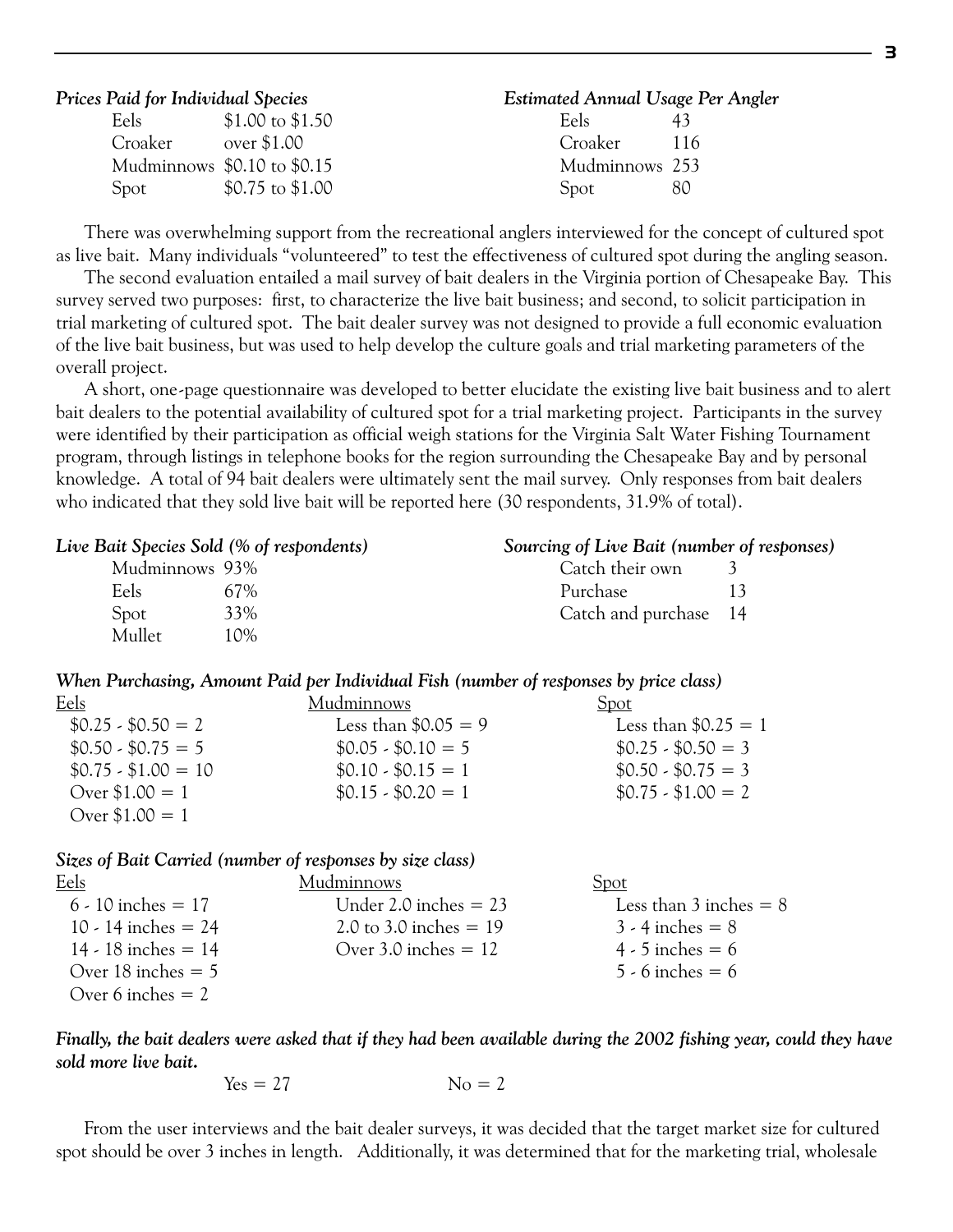prices would be \$0.25 per fish for spot measuring between 3 and 4 inches, and \$0.50 per fish for spot measuring over 4 inches.

In the fall of 2002, spot were spawned and raised according to the protocols described later in this publication. As a result of the bait dealer surveys, five businesses were chosen to participate in the market trials during 2003. Participants were chosen based upon an expressed interest during the survey and their business location and size. The chosen participants were: a high-end dealership located in Virginia Beach (VB); an urban, lowend dealership on the James River (JR); a rural, upscale dealership located on the Middle Peninsula (MP) in an area of heavy recreational fishing; a combination seafood market, bait and tackle shop in Deltaville (D); and a small, new business located on the Rappahannock River (RR).

In order to obtain committed participation, the bait dealers had to agree to supply certain economic information and to provide follow-up information at the completion of the project. Additionally, they agreed to purchase the spot, but were free to charge whatever they felt appropriate for their business. No delivery charges were assessed. All deliveries were made on Thursday in advance of heavy recreational angling on weekends.

The project solicited some advance media exposure through news releases and appearances on radio fishing programs, but the dealerships conducted their own advertising as well. One business advertised on their billboard, "Live Cultured Spot - Striper Candy!"

Almost 7,000 cultured spot were distributed. During this time the JR dealership sold live spot for \$6.00 per dozen, the VB dealership charged \$8.00 per dozen, and the remaining three dealers all charged \$9.00 per dozen. Table 1 presents market value conversions for both wholesale and retail fish.

| Table 1. Wholesale and Retail Market Value Conversions.                                                                                                                                          |
|--------------------------------------------------------------------------------------------------------------------------------------------------------------------------------------------------|
| Wholesale Value (mean weight of 3-4 inch cultured spot = $10.6 g$ )<br>@ $$0.25$ /fish = $$10.75$ /lb<br>10.6 g/fish = $-43$ fish/lb                                                             |
| Retail Value<br>$10.6$ g/fish X 12/dozen = 122.4 g/dozen (0.27 lb/dz) = 3.7 dozen/lb<br>At $$6.00$ per dozen = $$22.20/b$<br>At $$8.00$ per dozen = $$29.60/h$<br>At \$9.00 per dozen = $$33.33$ |

All market trial participants were asked six questions in a follow-up to the project. The first question was to estimate how many cultured spot they thought they could sell in one year. The responses were:  $VB -1,000$ per week over a 6-month season (~24,000); JR - 10,000; MP - 10,000 to 15,000 (depending upon weather); D no response; RR - 4,800. They were asked whether their prices were too low, too high, or just right. All replied that they felt that their prices were just right for their clientele.

Since the delivery charges had been subsidized by a research grant during this trial, they were given two different scenarios and asked what they would be willing to pay for 3 to 4-inch fish. The first scenario involved having the fish delivered to their business; the second involved having to drive within a 50-mile radius of their business to pick the fish up themselves. Here are their responses:

|           | Delivered | Pick-up |
|-----------|-----------|---------|
| <b>VB</b> | \$0.45    | \$0.15  |
| <b>IR</b> | \$0.25    | \$0.17  |
| <b>MP</b> | \$0.35    | \$0.25  |
| D         | \$0.60    | \$0.00  |
| <b>RR</b> | \$0.65    | \$0.50  |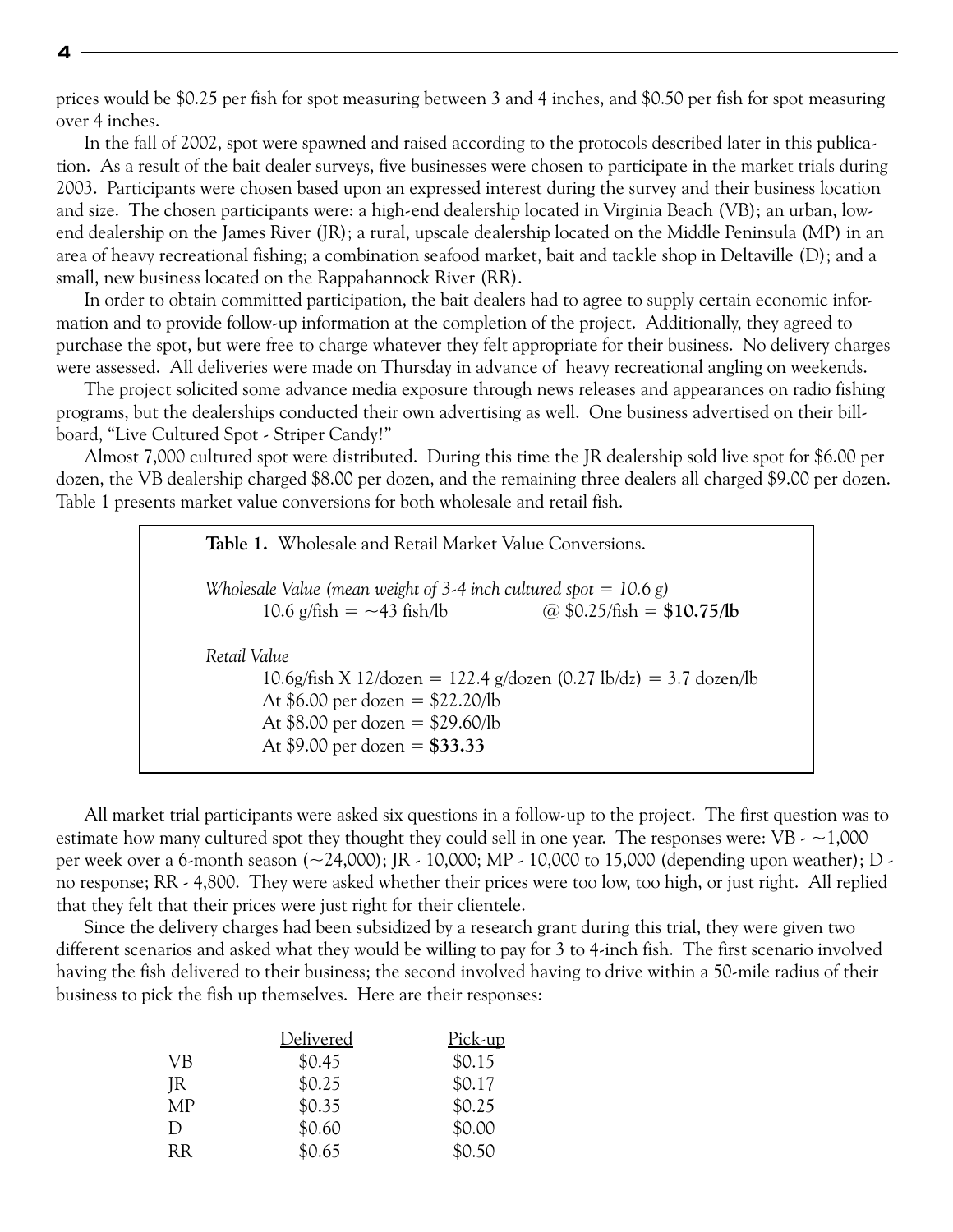The next question dealt with the frequency with which they would like to obtain live spot. The responses varied with the clientele base of the different dealerships: VB - twice per week; JR - weekly; MP - weekly; D twice a month; RR - every 3 weeks.

The final questions asked about a need for aquaculture-produced spot for live bait angling and general comments. All participants strongly agreed that there was a definite need for cultured live spot. Here are the participants' comments:

- VB: It's not cost effective to try and catch them for resale. It's a great idea. I hope you can work it out.
- JR: Perfect bait! Do it. It is a needed product!
- MP: Simply not available by any other means at that size. Great program. I just hope it resumes. Would like to see similar mud minnow program.
- D: Needed for fall striper season; spring cobia. Fish works. Sold great.
- RR: Lack of caught live bait and availability. There is a market for raised bait.

Based upon user interviews, bait dealer surveys and a trial marketing project, there is tremendous potential for the production of cultured spot for recreational angling. Angler and dealer acceptance is high. The economics of production, while not totally evaluated, seem favorable for an expansion of spot culture for live bait.

#### **Culture Technology**

Since spot spawn offshore during the winter months, to culture them in Virginia, recirculating water systems must be utilized in order to be able to manipulate temperature and salinity within the culture system. These systems must be located within a building, with some temperature control. Facility descriptions are based upon the culture systems in place at VIMS and represent one option for a production system. The technology for recirculating water culture systems is rapidly improving. *Prior to making any investments in culture facilities, it would be prudent to investigate the current technology of various components within an individual system.* For the novice, there are several very good explanatory fact sheets available from the Southern Regional Aquaculture Center (SRAC) which provide introductory information on recirculating water systems: SRAC Publication 451, 1998 (revised), by Losordo, Masser and Rakocy, "Recirculating Aquaculture Tank Production Systems: An Overview of Critical Considerations," 6 pp; SRAC Publication 452, 1999 (revised), by Masser, Rakocy and Losordo, "Recirculating Aquaculture Tank Production Systems: Management of Recirculating Systems," 12 pp; SRAC Publication 453, 1999 (revised), by Losordo, Masser and Rakocy, "Recirculating Aquaculture Tank Production Systems: A Review of Component Options," 12 pp. SRAC publications can be accessed at http:// www.msstate.edu/dept/srac/ , by writing SRAC at Mississippi State University, P.O. Box 197, Stoneville, MS 38776, or by contacting aquaculture extension agents in your home state.

A recirculating system is essentially a large aquarium where water is continually reused. In order to maintain adequate water quality, different filtration strategies must be employed. In general, there are three different types of filtration, all of which are used within a single recirculating system. These are mechanical, biological, and chemical filtration. A brief description of each type of filtration follows as an introduction to the different components included within any recirculating culture system.

Of the three types of filtration, biological is the most important. Biological filtration is the conversion of potentially toxic nitrogenous waste products into less harmful compounds by bacterial action within a filter bed. This occurs in a step-wise process called the nitrogen cycle. The first step in this process is the conversion of organic nitrogen (waste products, proteins, amino acids, and uneaten food) into ammonia. Ammonia is then further processed by bacteria into nitrite, and nitrite to nitrate. Both ammonia and nitrite can become toxic to fish; nitrate is much less toxic than ammonia or nitrite. The goal of a biological filter is to provide a favorable environment for bacteria to convert all entering nitrogenous waste materials into nitrate.

Chemical filtration does not refer to a reaction such as occurs between acidic and alkaline compounds. Rather, it refers to a complex process known as adsorption. Adsorption is the concentration of dissolved organic substances at a surface or interface; in this case, the interface is between air and water. Bubbles passed through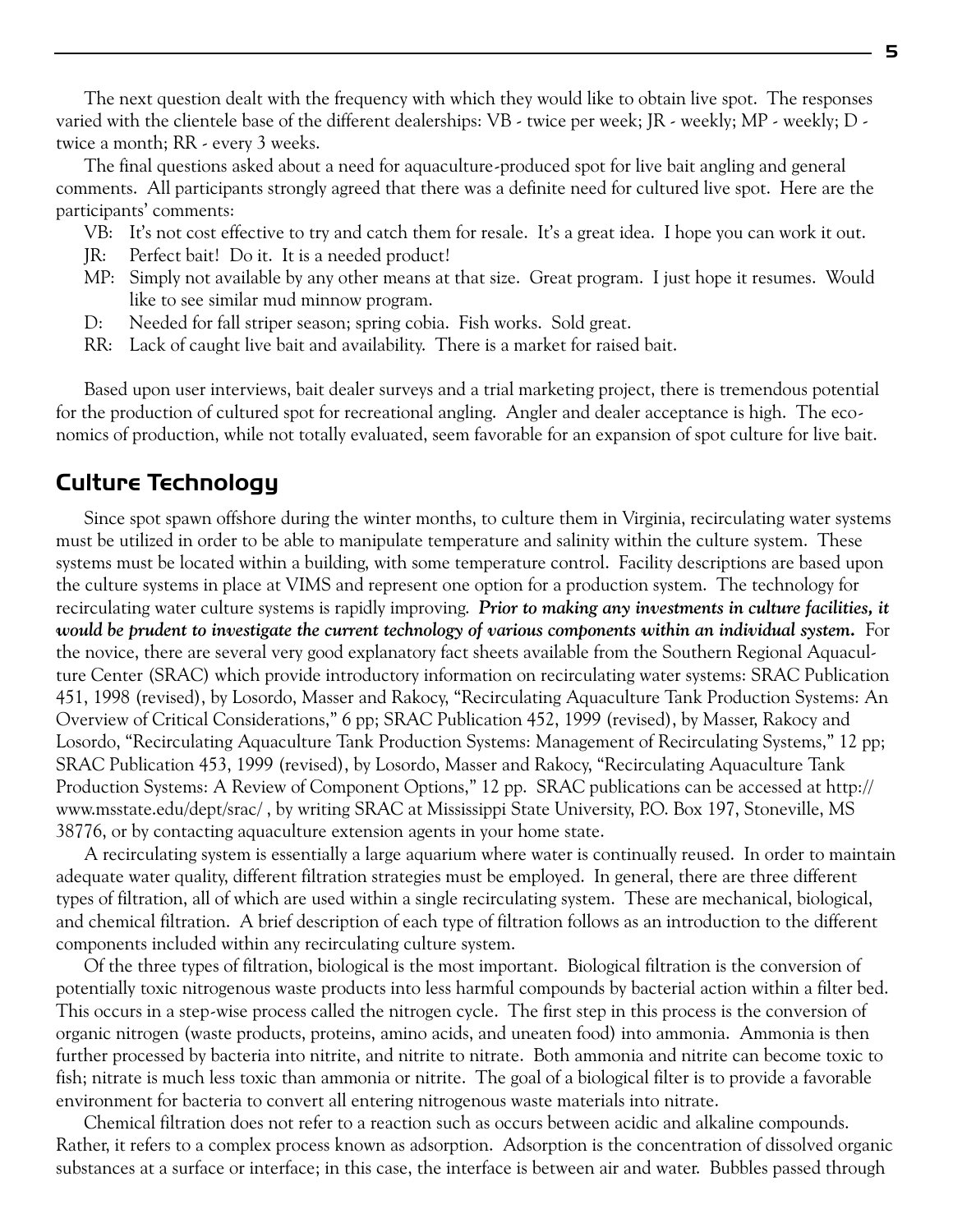a column of water will accumulate dissolved substances as well as fine suspended particles on their surface, resulting in a foam. The foam can be skimmed off the water and discarded (known as foam fractionation, protein skimming, or air stripping). Certain chemicals such as proteins, fats, and sugars are released in feces and urine. These compounds can also act as parent sources for other nitrogenous wastes. They can dissolve in water and may build up to critical levels even when a biological filter is in operation. Besides the benefits derived from direct removal of these dissolved organic materials, foam fractionation has additional value. Since much of the organic material being removed is acidic in nature, there is an added benefit of maintaining a stable pH. Also, because of the way these units operate, they are excellent means of ensuring a well-aerated water supply to the culture tanks.

Finally, mechanical filtration can be thought of as a "strainer" to remove solids within the culture water. An important function of the mechanical filter is to prevent solid organic material from entering the biological filter. A mechanical filter also may reduce the transmission of disease vectors, help in maintaining the biological oxygen demand within the entire system, and lower the incidence of gill problems of sensitive fish species. It is important to have a proper functioning mechanical filter and to service this piece of equipment on a regular basis.

While these different filtration units are critical to the operation of any recirculating system, there are additional pieces of equipment which also should be included. One such piece of equipment is some sort of disinfection unit, employing either ultra-violet light or ozone sterilization. Additionally, an external source for aeration should be included. In some cases, pure oxygen should be provided, although in the following system descriptions simple aeration is utilized.

The aquaculture of spot can be broken down into three distinct phases: 1) Brood stock holding and spawning; 2) Larval culture; and, 3) Grow out to bait size. Each of these different stages can require separate culture techniques and equipment.

#### **Brood Stock Holding And Spawning**

The spot brood stock holding and spawning system at VIMS is centered around a 4,560-liter (1,200 gallons) culture tank (Figure 2). A single 1/8-HP centrifugal pump circulates water through the entire system, with the exception of the foam fractionation unit which is on a side-stream positioned within a sump with dedicated pumps. The commercially-purchased foam fractionation unit is sized to the water volume in the culture tank. Outflow from the foam fractionation unit provides additional water flow and aeration within the culture tank. Water exits the culture tank either from a bottom drain or a surface drain, depending upon whether egg collection is ongoing. Regardless of where the water exits, it all goes through the egg collector/sump before the pump. The egg collector/sump is constructed from a 55-gallon plastic barrel with one end cut off. The barrel is 51 cm (2 feet) in diameter and 89 cm (35 inches) tall. Water is drawn from the egg collector/sump into the pump and then to a commercially purchased bead filter (rated for a maximum flow of 100 gpm and up to 700 pounds of fish). From the bead filter, water flows through a 1-HP heat pump, fitted with a digital temperature control unit. Exiting the heat pump, the water stream splits with a small portion of the total water flow directed through two 40-watt ultraviolet light sterilizations units and the remaining volume entering the biological filter. The flow rate through the ultraviolet light units is restricted in order to obtain the maximum impact from the sterilization units. For biological filtration, a non-pressurized, low-head, bubbled kaldness media configuration is utilized. Approximately 0.14 cubic meters (5 cubic feet) of filter media are contained within the 51 cm (2 feet) diameter by 127 cm (50 inches) tall biofilter. Aeration within the biofilter keeps the filter media churning in suspension. The biofilter has two entrance ports to accommodate water from the ultraviolet light sterilization units and from the heat pump, and one exit port that empties into the culture tank. Water flows into the culture tank at a rate of 30 liters per minute (7.9 gallons per minute), resulting in a total culture volume replacement approximately every 2 hours (assuming effective water volume of  $\sim$ 3,800 liters within the culture tank). Aeration to the biofilter and to supplemental air stones within the culture tank is provided by a 2-HP regenerative blower. This regenerative blower also powers additional aeration systems within the entire finfish culture facility. As an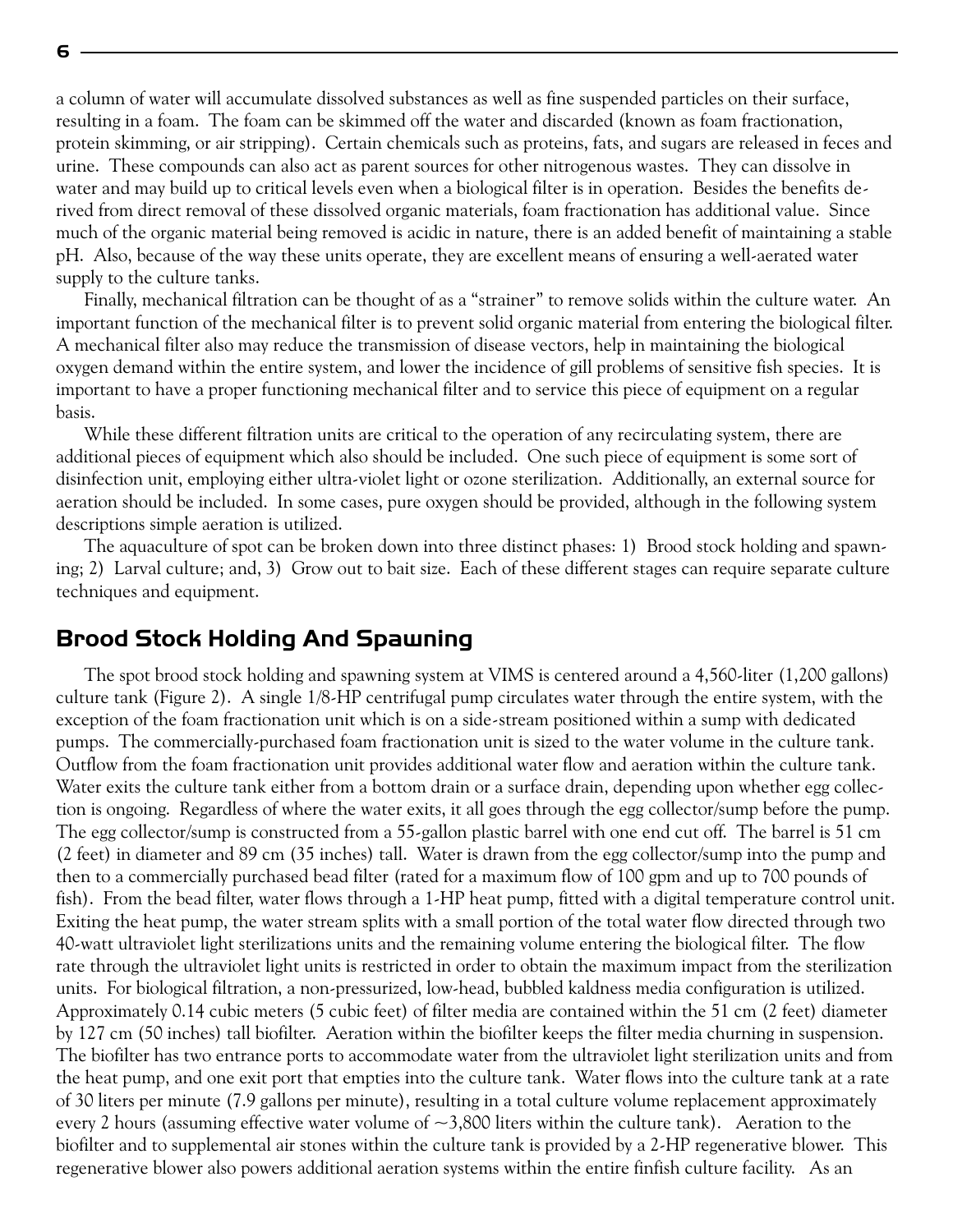added precaution, the pumping system, aeration, and foam fractionation units are on separate electrical circuits within the finfish culture building. This was designed in order to have at least one life support system on line should a circuit fail or a ground fault protector trip when culture personnel were not present.

Prior to their exit from Chesapeake Bay, brood stock spot must be collected. An accepted (and enjoyable) method for collecting spot brood stock is by hook-and-line angling. Since spot tend to congregate in the lower Bay prior to their movement to the offshore shelf, a single day of angling can produce all the brood stock necessary for the spawning season. Arrangements can also be made with local commercial fishermen who use livecapture harvesting gear (pound nets or haul seines) to obtain sufficient numbers of live spot. It will be necessary to have the appropriate equipment to hold and transport live spot back to the brood stock holding facility.

In order to determine the number of brood stock needed, it will be necessary to first set a target production number for market-sized spot. This can also be used to predict the size of production facilities necessary to produce the desired number of fish. Two assumptions must be made for this calculation: number of eggs pro-

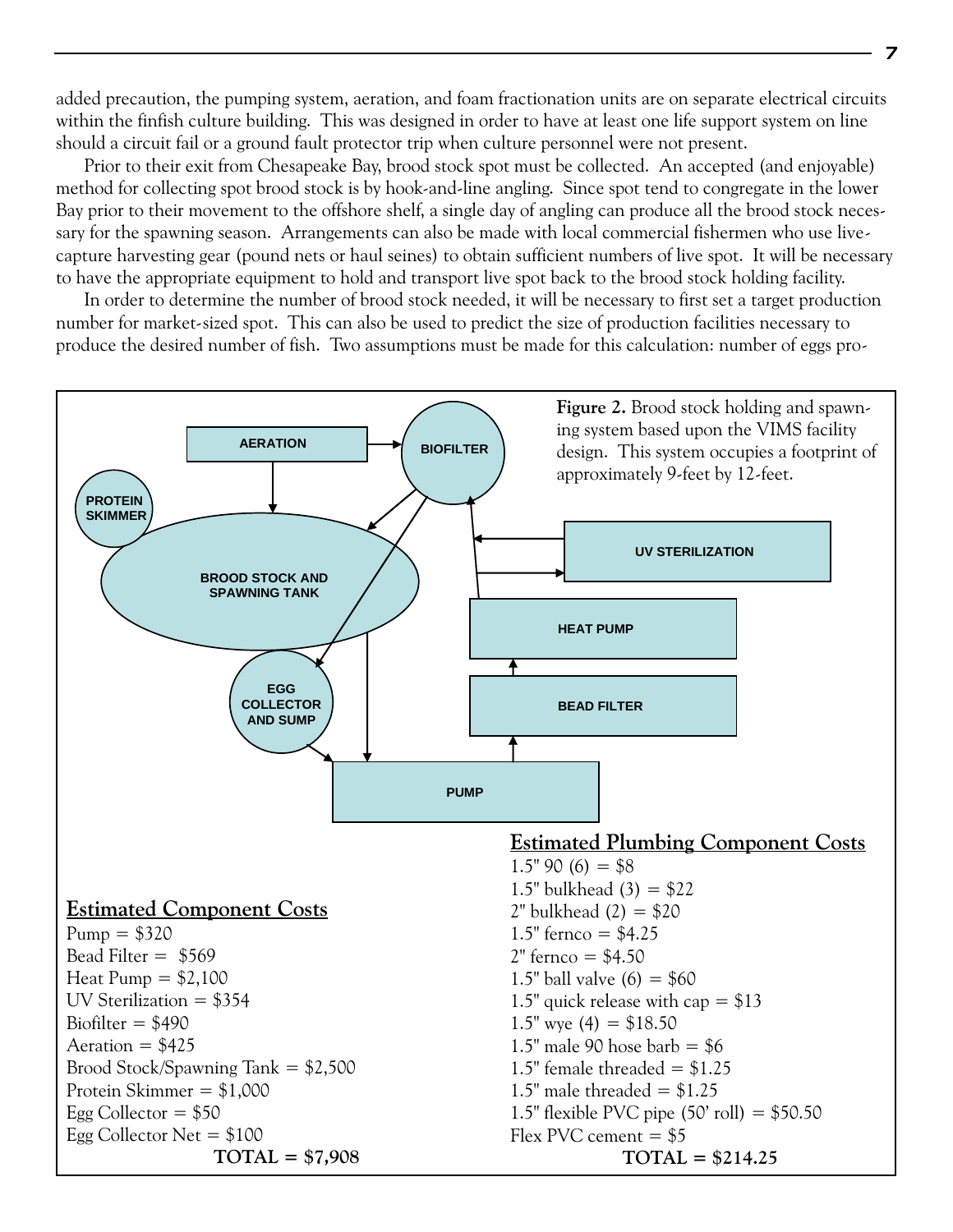duced per female spot and survival from egg to market-size. Literature reports that an individual spot female is capable of producing between 30,000 and 60,000 eggs per spawning season. From experiences at the VIMS finfish culture facility, a conservative approach assumes that an individual spot will produce  $\sim$ 4,000 eggs per day over a 7-day spawning event. While survival from egg to market-size spot at the VIMS facility has been as high as 10%, for the novice fish culturist, a more conservative estimate of 3-5% should be utilized; for this exercise, 3% will be used. If a target goal of 10,000 market-size spot is assumed, at 3% survival from egg to market-size, approximately 333,333 eggs must be produced. A total of 12 females would be needed to provide the total number of eggs. However, a larger number of females could potentially provide the required eggs in a shorter time frame, reducing size variation in larvae and synchronizing culture efforts. Once the total number of females necessary is determined, it should be doubled to represent the total number of brood stock spot to be collected. Male numbers should be equal to or exceed that of females.

During the harvest of brood stock, it is often not practical to try to determine the sex of the fish captured. Fish sex can be determined after the brood stock fish have been collected and acclimated to the holding tank. It is advisable to anesthetize the brood stock before handling them for sex determination. An approved anesthetic, such as MS-222 (tricaine methanesulfonate), should be used. Proper dosage can be determined through trial-and-error. However, a good starting point is a concentration of  $\sim$ 125 ppm (0.5 gram MS-222 per gallon of

water). There are two steps to determining the sex of the spot. First, gently squeeze the abdomen, moving from anterior to posterior towards the genital opening. If the fish is a "ripe" male, whitish milt (sperm) will be easily expressed. If after a couple of squeezes no milt is visible, the next step is to ascertain if the fish is an immature male or a female. This is done via cannulation. Cannulation involves inserting a small tube into the genital opening of the fish and taking a biopsy of the gonad (Figure 3). Gross visual inspection will identify whether or not the sample contains ovarian material. However, examination under a microscope will be necessary to determine the stage of ripeness of the eggs. Eggs which are developing towards ovulation will exhibit a distinct separation between the external egg covering and the internal nucleus.

After an initial determination of sex, the fish should be marked so that males and females may be readily identified. An easy method of marking is to clip the tail fin. For instance, clip a portion of the upper tail fin if the spot is a male; clip the lower portion if the spot is a female. Fish may also be tagged with uniquely numbered tags for identification purposes.

Once brood stock have been collected, it will be necessary to hold the fish for several weeks to months, depending upon the stage of ripeness and spawning schedule decided upon. During this time they must be conditioned to "think" that they have moved offshore to their spawning grounds and they must be fed an appropriate



**Figure 3.** Cannulating spot to assess gonadal development.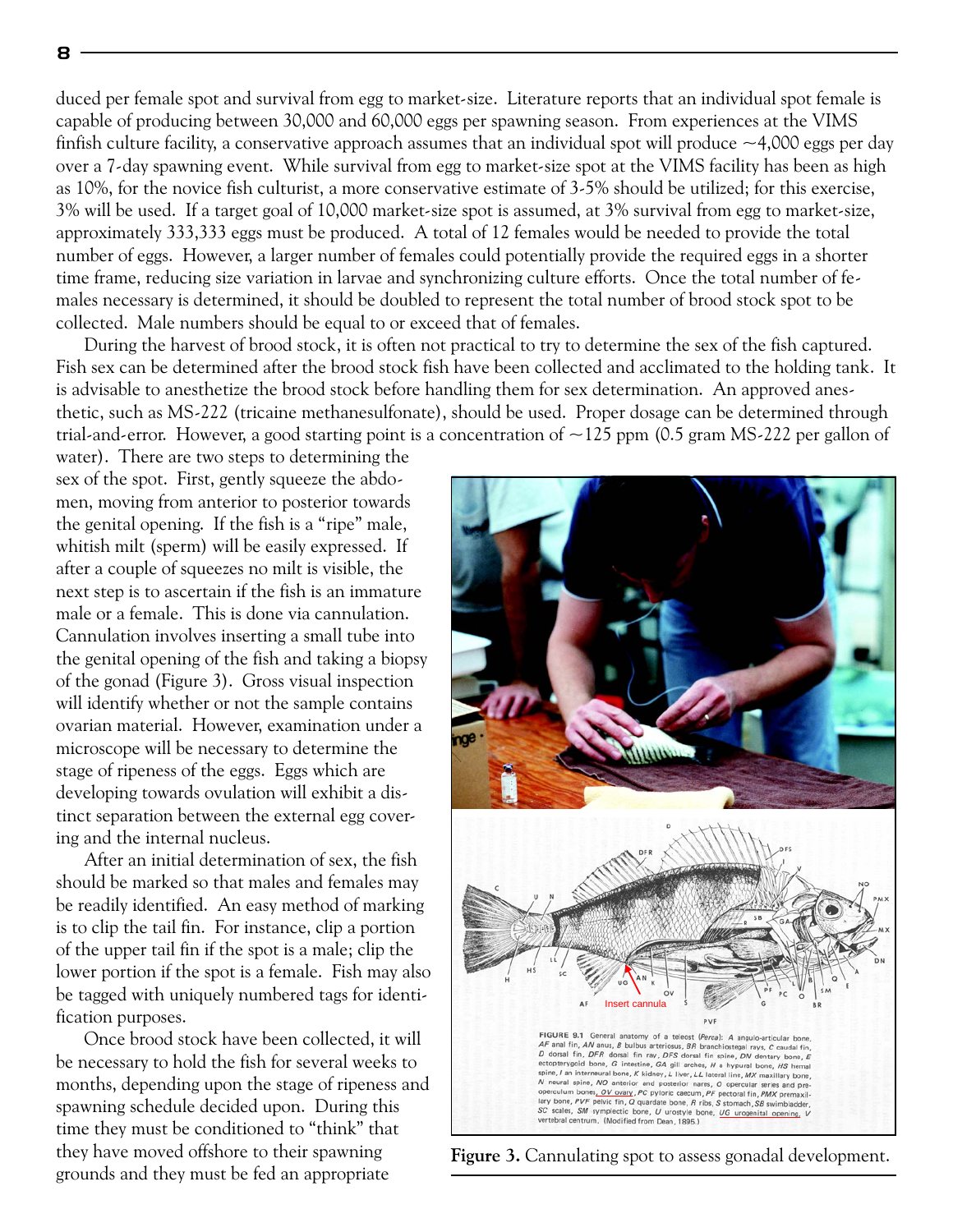brood stock conditioning diet. Natural food items must be used. Squid, chopped clams, marine worms, or chopped fish have all been used previously as food items and should be provided in a mix. Feeding should occur at least once daily. Besides feeding, environmental parameters (temperature, salinity, and light if the culture system is housed in a building without natural sunlight) must be manipulated to mimic conditions found in the natural spawning grounds. Initially, spot will have been captured in Chesapeake Bay, where salinity will be lower than that encountered over the continental shelf. Salinity within the culture system should be slowly raised over a couple of weeks to approximately 30-32 ppt. Spot will spawn at lower salinities; however, below 28 ppt the eggs are not buoyant and will require a different collection strategy than described below. While the salinity is being raised to approximate the offshore location, water temperature should be lowered and stabilized around 20° C (68° F). If ambient natural lighting is not provided, such as in a greenhouse setting, then a 12-hour light, 12-hour dark cycle should be maintained.

While it is possible to obtain a "natural" spawn within the brood stock holding tank, the use of a spawning hormone to initiate the process will simplify egg collection. Once visual inspections have identified that egg development has proceeded to a point where the eggs are close to fully developed, a hormonal injection can be used to stimulate spawning (Figure 4). Prior research by the National Marine Fisheries Service documented the efficacy of using the compound HCG (human chorionic gonadotropin) for this purpose. It will be necessary to obtain a prescription for HCG from a licensed veterinarian. To use HCG as a spawning stimulus, the weight of individual fish must be known so that proper dosage can be calculated. Once again, the use of MS-222 to anesthetize the



**Figure 4.** Injecting brood stock spot with HCG to initate spawning.

fish will facilitate weighing the fish and administering the proper HCG dosage. It will not be necessary to inject ripe-running male spot. For females, the proper dosage is 0.5 IU (international units) per gram of fish. There are 1,000 IU per milliliter. So for a female spot which weighs 350 g (~0.75 pounds), dosage would be 175 IU or  $\sim$ 0.175 ml. Approximately two days after injection with HCG, spawning and egg collection should begin. Spawning generally occurs after sunset.

Newly spawned and fertilized spot eggs measure approximately 80 microns in diameter (Figure 5). It will be necessary to have a means to collect these small eggs. The easiest way to accomplish this is to incorporate an egg collector within the design of the culture system. Since spot eggs are buoyant in waters over 28 ppt salinity, they can be removed via a surface flow pattern into a collector fitted with a net with smaller diameter openings than the diameter of the eggs (Figure 6). This collector should be easily accessible and removable. After female spot have been injected with HCG, the egg collector should be checked every morning for the presence of eggs.

Unfortunately, all eggs collected will not be fertilized. It will be necessary to separate the "good eggs" from the "bad eggs" before stocking them in the egg-hatching/larval culture system. This can be done by washing all eggs from the collector and concentrating them in a container with clean seawater over 28 ppt salinity. The size of the container will depend upon the number of eggs collected. Once eggs have been consolidated, the container should be set on a stable surface and not disturbed for 10-15 minutes. During this time, the "good" eggs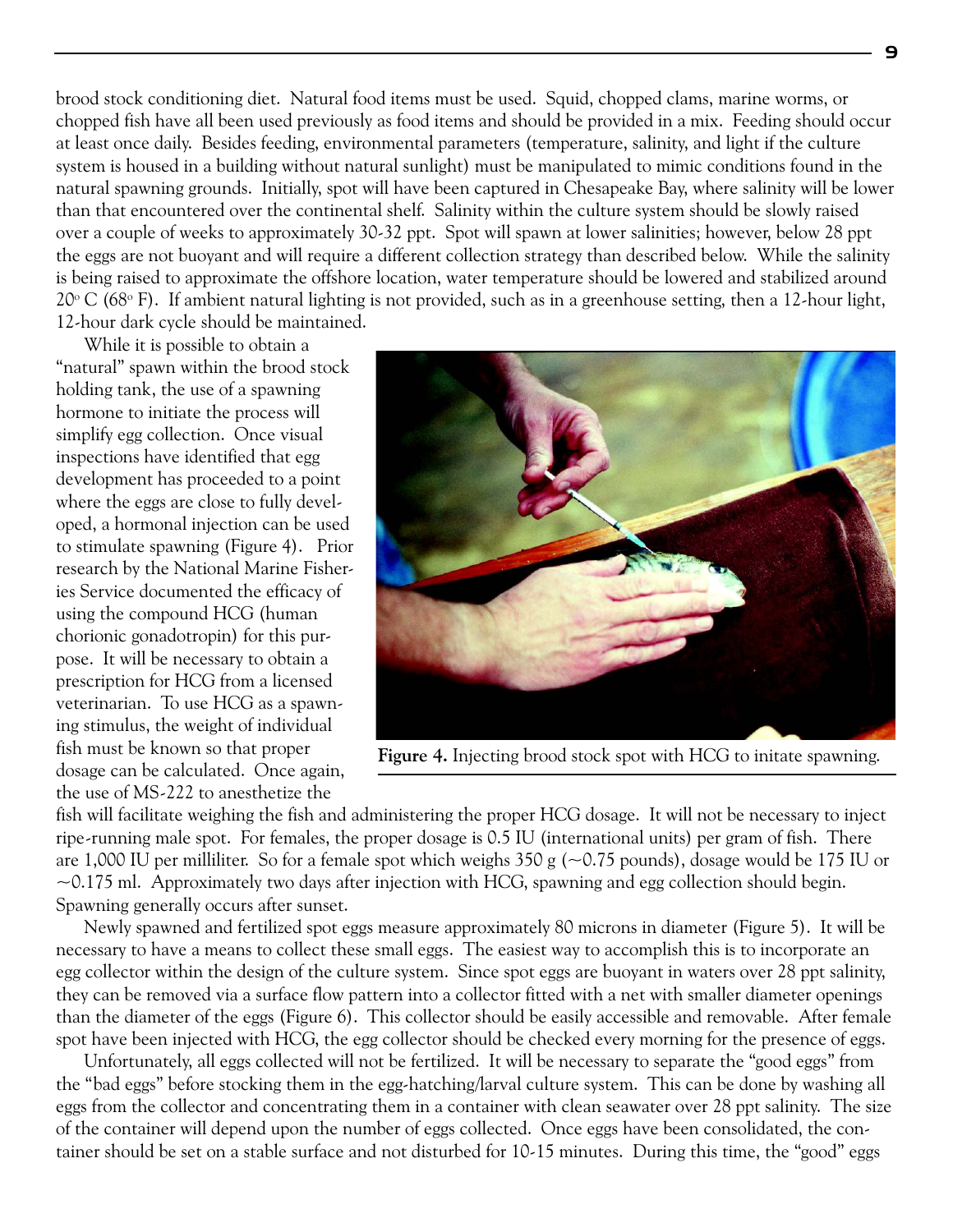

(fertilized) will rise to the surface where they can be easily removed by surface skimming with a fine net or gently decanting them to another container.

In order to stock the larval systems at the appropriate density, it will be necessary to enumerate egg produc-

tion. This is most easily done by a volumetric method. After good eggs have been separated, a small sub-sample of known volume should be taken and the number of eggs counted. This should be done several times and an average number determined for a unit volume of eggs. The total volume of eggs can be measured and a calculation done to determine the approximate number of eggs produced. The appropriate number of eggs to be stocked in larval culture systems can be determined based upon the volume of water in the culture tanks and the number of eggs per unit of volume.

# **Larval Culture**

Larval culture of spot is the most labor intense period of the entire culture period. In addition to caring for the larval spot, one must also culture their food items. So, besides growing spot, it will be necessary to grow the rotifers and brine shrimp necessary to feed them.

Egg hatching and larval culture must be accomplished in a system separate from the one used to hold brood stock and for spawning. A very similar equipment lay-out can be used (Figure 7). In the VIMS finfish culture facility, instead of a single culture tank, two culture tanks each of 1,900-liter (500 gallons) capacity are utilized for egg-hatching/larval culture. Additionally, flow patterns must be changed for the



**Figure 6.** Fine-mesh net egg collector suspended above egg collector/sump.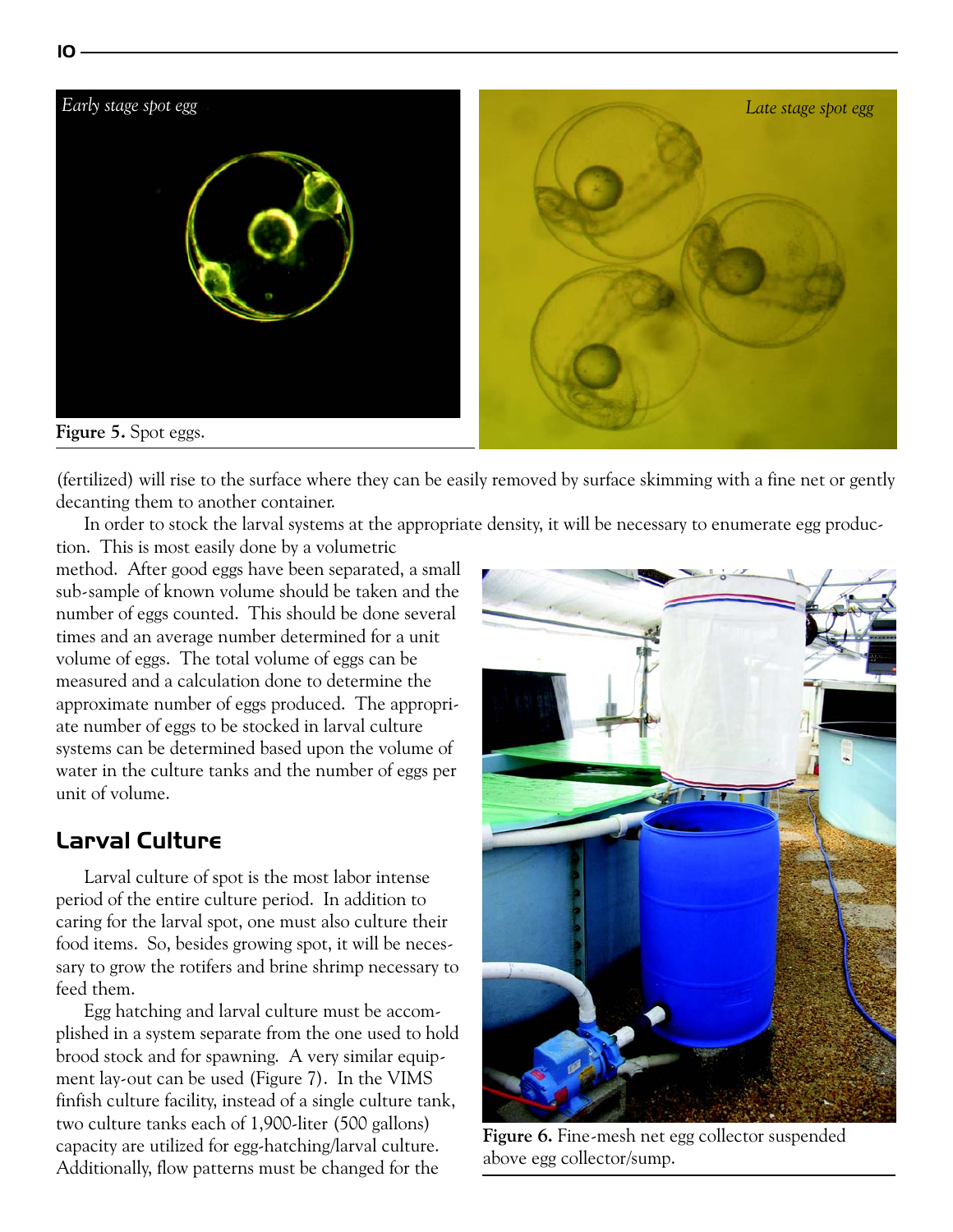

initial culture period as heavy water flow will damage or kill early juvenile spot. A "by-pass" system from the biofilter to the sump will enable the water to continually flow through the biofilter to maintain filter bacteria, as flow is gradually increased to the culture tank. Diffuse lighting (approximately 12 hours light, 12 hours dark) should be provided within the larval culture area, with high intensity overhead lighting kept to a minimum.

At 20° C (68° F) spot eggs will hatch in approximately 24 hours. Newly hatched spot larvae are less than 2 mm (0.08 in) in length, with a large yolk sac/oil globule (Figure 8). The yolk sac/oil globule is able to sustain the larval spot for approximately



**Figure 8.** 1-Day Post Hatch spot larvae – note large oil drop and that the mouth is not opened.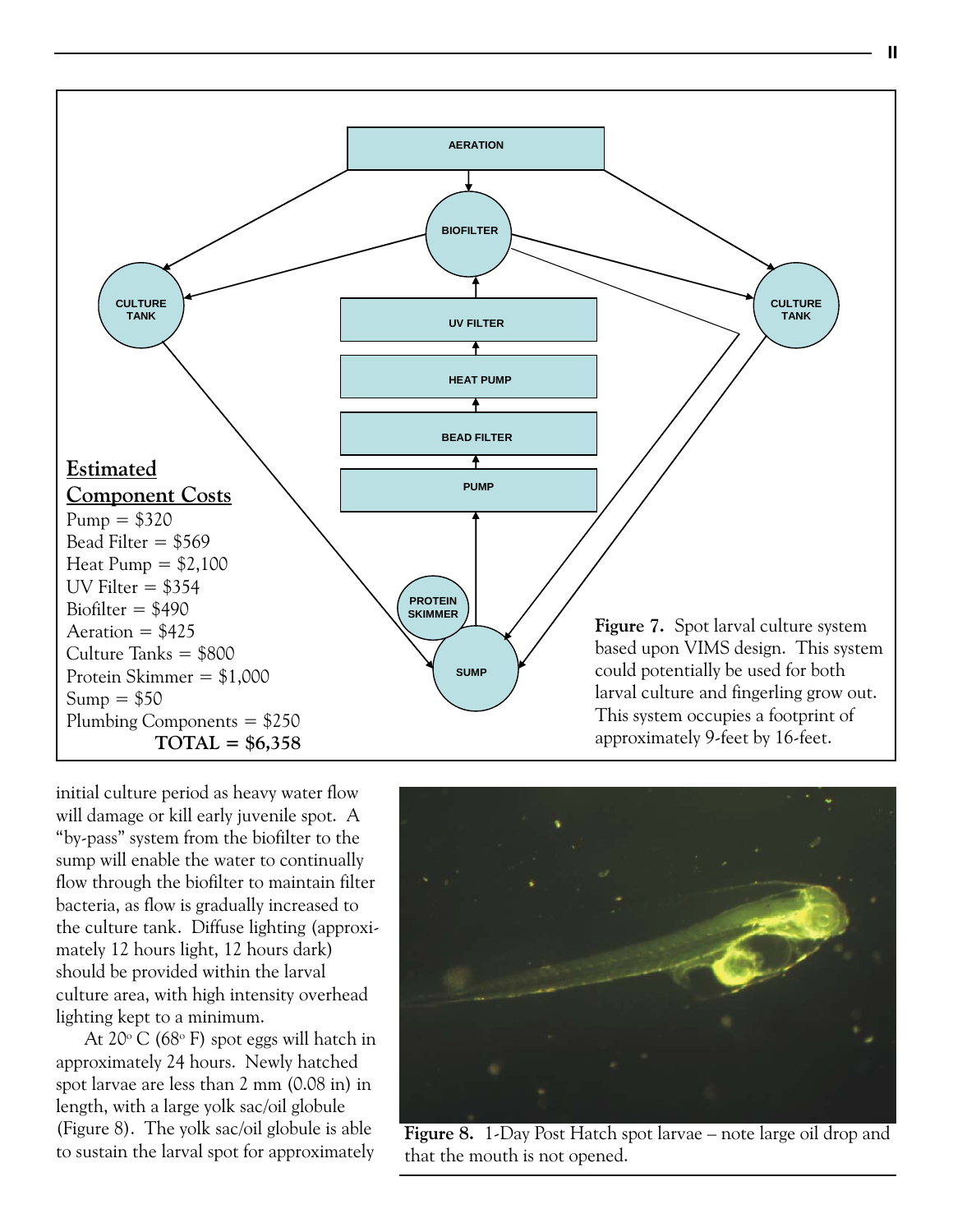five days, at which time the mouth has fully developed and live foods must be provided. Water temperature within the culture system should be maintained at the same temperatures as the spawning temperature or a few degrees centigrade higher. For the first couple of weeks of larval culture, salinity within the culture system should be 30 to 32 ppt. Once the larvae have grown, salinity can be slowly reduced, but should not be dropped too quickly.

Egg/larval stocking density should approximate 20 animals per liter of culture water (approximately 38,000 eggs per 1,900-liter tank). Stocking densities higher than this will require more attention to water quality parameters and will likely result in higher larval mortality or wide size variation among juveniles. Stocking densities below 20 animals per liter may result in better overall survival, but is an inefficient use of water volume, which may necessitate increased culture capabilities to achieve the desired number of market-sized spot.

During the first 21 days of the larval culture period, water within the culture tank should be static with light aeration, just enough to gently keep the larvae moving within the water column. Standard "green water" culture protocol should be followed to help maintain water quality and to provide a food supply for the live prey items to be added to the culture tank. Tank bottom cleaning using narrow-gauge siphon tubes should be conducted on an as-needed basis to remove unhatched eggs, egg sheaths, dead larvae, or fecal matter. Water quality within the culture vessel should be monitored on a regular basis, with water replacements performed if ammonia or nitrite levels approach 1 ppm levels. A separate algal culture system will be required to provide live algae for

the "green water" culture. Additionally, live algae when used in conjunction with an algal paste, will enhance the quality of the live prey items to be fed to the larval spot. A description of algal culture systems is beyond the scope of this publication.

At 3 days post-hatch (dph), rotifers (*Brachionus plicatilis*) should be provided to the culture tank at a density of 1-2/ml as live prey for the developing spot larvae. Larval spot mouth parts are fully formed around 4 dph and, despite the presence of the yolk sac/oil globule until 5-dph, food items need to be present when spot are first able to begin feeding (Figure 9). The small size of rotifers, 120-300 microns in length, makes them ideal first foods for small marine finfish larvae. Following 5 dph, the concentration of rotifers should be increased to >7/ml. Rotifers are fed to



**Figure 9.** 3-Days Post Hatch spot larvae – note opened mouth, developed digestive system, and small oil droplet.

the larval spot through 24 dph. As the larval spot age, their dependency on rotifers as a prey item will decrease, and similarly, the prey concentration can be reduced. It is critical, however, that high quality, algae-enriched rotifers be provided during the entire time when rotifers are utilized as food items.

Rotifer production systems are available for purchase from aquaculture supply companies or can be assembled by the culturist. The rotifer production system used at VIMS consists of a 500-liter  $\left(\sim$ 130 gallons) culture vessel, two peristaltic pumps (one to deliver food, the other for pH control), a pH probe, 300-watt quartz immersion heater and aeration (not oxygen). Both live algae (*Tetraselmis*, *Isochrysis*, and *Nannochloropsis*) and commercially available algal paste (*Nannochloropsis*) are fed to the rotifers. Ammonia neutralizing compounds are used to counter any potential toxic effects from metabolic products within the culture system. This culture system can produce volumes of rotifers approaching 500 animals per ml. Intensive rotifer production systems employing oxygen can generate volumes of rotifers several times higher than straight aeration systems. An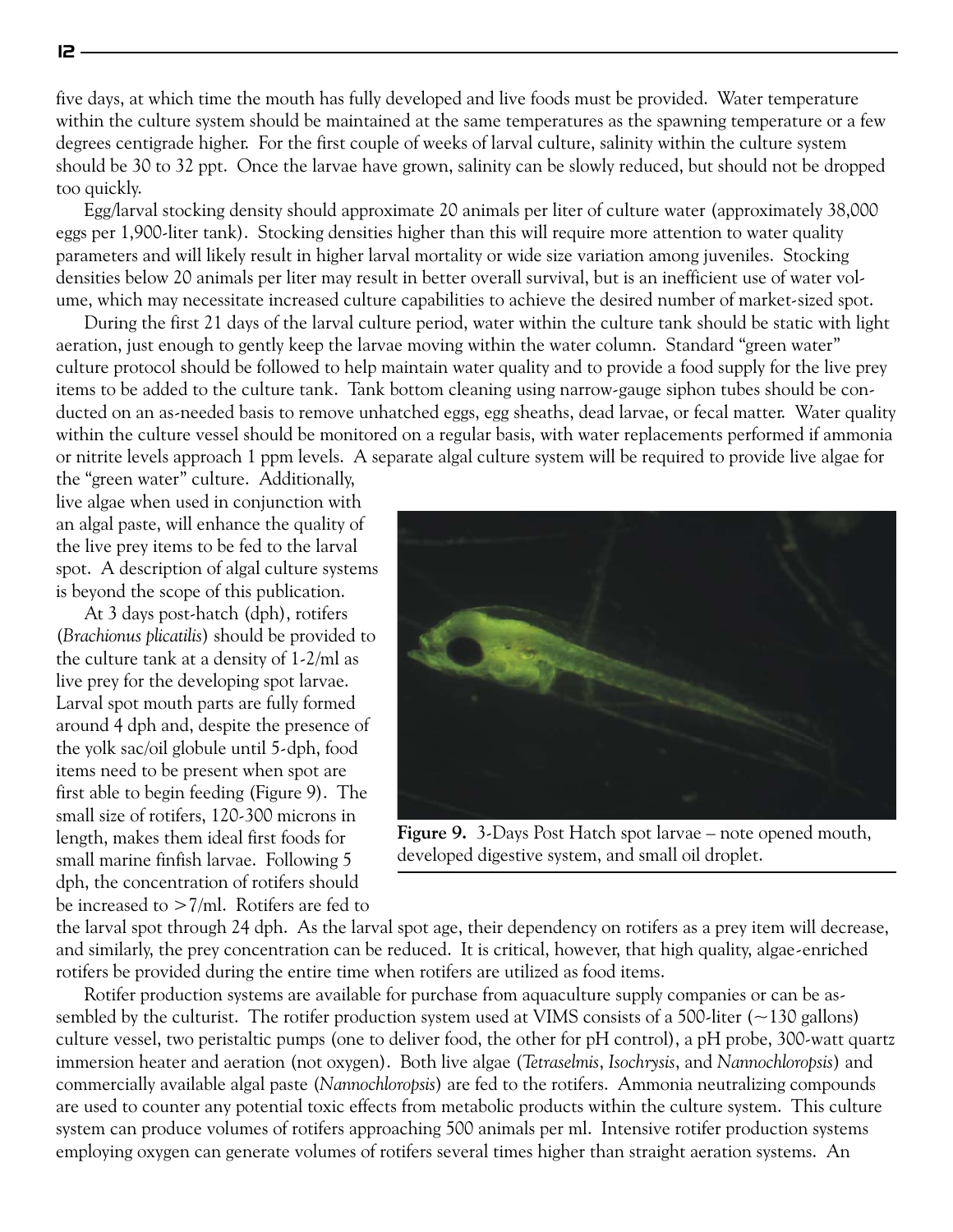excellent reference publication on rotifer culture is F.H. Hoff and T.W. Snell, 2004 (6<sup>th</sup> edition), *Plankton Culture Manual*, available from aquaculture supply companies or book stores.

As the larval spot increase in size, additional prey items must be introduced to the culture system. Brine shrimp (*Artemia sp.*) are fed beginning at 18 dph, maintained at a density of 1-2 nauplii per ml. Initially, unenriched, newly hatched nauplii (approximately 400 microns in length) are fed. As the larval spot grow and their mouths are able to accommodate larger prey items, 1-day old nauplii which have been enriched to a docosahexanoic acid to eicosapentanoic acid (DHA/EPA) ratio of 2:1 are fed to the larvae. Commercial enrichment diets with detailed instructions are available from aquaculture supply companies. Brine shrimp cysts and hatching cones are also readily available from commercial sources.

Prey counts within the larval culture tanks should be performed at least twice a day and prey density adjusted according to how many prey items are being consumed by the spot larvae. This must be done to ensure a supply of fresh, high quality prey items.

Larval spot must be weaned from live prey items to an inert diet for continued grow-out. Beginning at 22 dph, very small quantities of a high quality "weaning diet" are introduced to the culture vessel. Initial particle size of the inert diet should be  $\leq 212$  microns and size should be increased as the spot grow. Both the ration size and amount fed should be based upon feeding observations and measurements of the mouth opening. A general rule of thumb is that prey items or food particle sizes (width) should be between 25 and 50% of the fish mouth

width. Larvae should be fed multiple times per day (up to 6 times) to satiation. As larvae begin accepting inert food, the volume of live prey items provided should be decreased and ultimately eliminated. By 45 dph all spot should be weaned off of live prey and onto an inert diet. During the weaning process it is not unusual for some larvae to never transition to inert diet and die. Once the weaning process is complete, larval spot should be approximately 2.5 cm (1 inch) in length and can now be considered juveniles or fingerlings, ready for the grow-out process to a marketable size (Figure 10). At this point, there should be very little additional attrition; the juvenile spot are very hardy, except in extreme cases when water quality deteriorates.



**Figure 10.** Fully-weaned juvenile spot ready for grow-out.

### **Grow Out To Bait Size**

It's possible to use the same system for larval culture and for grow-out production. Likewise, the system which was used for brood stock holding and spawning could also be used for juvenile grow-out, after brood stock have been removed and the culture water re-conditioned. Or, if the production strategy calls for multiple spawning runs, separate culture facilities can be built exclusively for juvenile growth to market size. A system design as described for brood stock holding and spawning can be constructed for grow out to market size (Figure 2).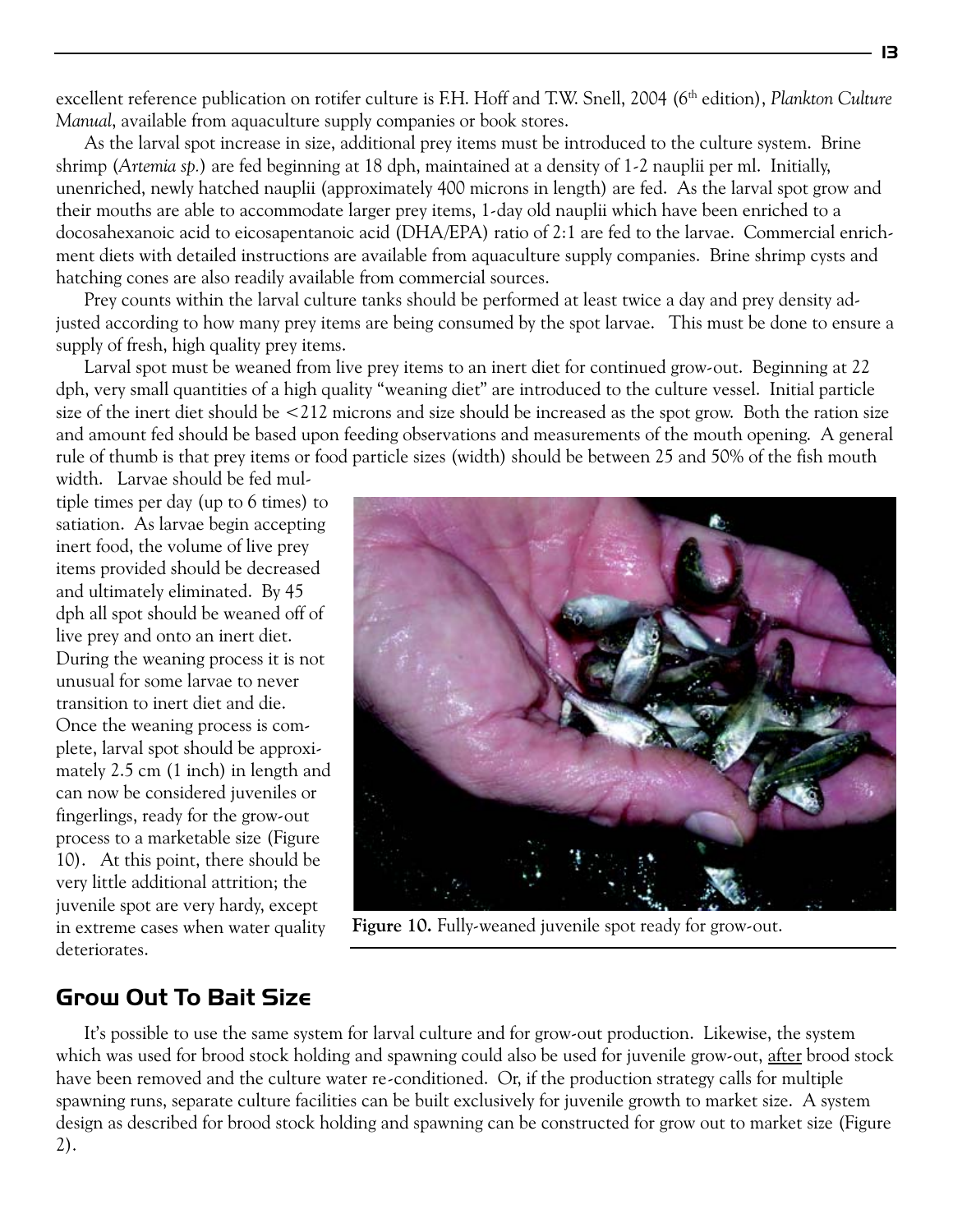A variety of grow-out plans can be developed in order to prolong the period of time during which marketable spot would be available or to speed up the production cycle. Culture at lower water temperatures around 18<sup>o</sup> C ( $\sim$ 64<sup>o</sup> F) will slow growth, while warmer temperatures around 24<sup>o</sup> C ( $\sim$ 75<sup>o</sup> F) will accelerate the growth rate. Adjusting stocking densities can also impact the length of time to market size. Combining a lower stocking density ( $\sim$ 0.5 fish per liter) with a higher culture temperature will result in spot reaching market size more quickly. Conversely, combining a higher stocking density  $(-1.5$  fish per liter) with lower water temperatures will lengthen the time until market size is achieved. Both of these strategies may be employed, depending upon when bait-size spot are desired in the market. As the culturist gains experience, spot could be "conditioned" to spawn during other times of the year, expanding culture opportunities.

One of the VIMS grow-out systems used during the 2002-2003 production season was the original brood stock holding and spawning tank. This system was originally stocked at a density of 1.5 fish per liter of water  $(-7,000$  fish). Culture water salinity was gradually decreased from 26 to 16 ppt, in order to reduce the reliance on salts needed to augment ambient salinity of source waters. Water quality was monitored on a regular basis. If ammonia/nitrite concentrations approached 1.0 ppm, corrective measures were taken. Depending on the situation, this was either a partial water exchange, the addition of an ammonia-neutralizing compound, or a combination of the two. When water alkalinity levels fell below 100 ppm, baking soda was added. This is necessary to maintain proper biofilter function. Oxygen concentrations were normally between 3.45 ppm and 7.3 ppm just with aeration, not requiring the use of pure oxygen to provide adequate oxygen levels. Culture water temperature was maintained at 24° C (~75° F) during the entire grow out period.

Juvenile spot were initially fed four times a day by hand, to satiation. Ration size was adjusted as fish grew, with the maximum size fed a 3.0 mm pellet. In retrospect, the maximum size necessary would be 2.0 or 2.5 mm. The ration was a high protein and high fat diet, more suited to a highly carnivorous fish like a cobia (*Rachycentron canadum*). At this time the proper protein-fat diet formulation for spot has not been identified. However, a lower protein-fat content food will reduce the food costs associated with grow-out. As the fish grew, hand feeding was reduced to once daily, usually in the morning in order to observe fish feeding behavior, and automatic belt feeders were added to the culture systems. Fish were still fed to an estimated satiation based upon prior feeding experience. Since the length of the fish was the determining harvest parameter, no calculations were performed for percentage of body weight fed per day. During the 2002-2003 production season, a total of 10,000 fish were produced. Table 2 presents the total amount of food fed during the entire culture period and a cost estimation based on feed costs at the time.

| <b>Ration Size</b>                    | <b>Amount Fed</b>   | 2003 Cost/gram | Food Cost            |
|---------------------------------------|---------------------|----------------|----------------------|
| $0.7$ grain                           | 1,439.9 g           | \$0.0024       | \$3.45               |
| $1.0 - 2.0$ mm                        | $5,515.2 \text{ g}$ | \$0.0012       | \$<br>6.61           |
| $1.5 \text{ mm}$                      | 78,908.6 g          | \$0.0010       | \$271.80             |
| $2.0 \text{ mm}$                      | 16,096.0 g          | \$0.00079      | \$12.77              |
| $2.5 \text{ mm}$                      | 16,437.0 g          | \$0.00077      | \$12.68              |
| $3.0 \text{ mm}$                      | 10,590.0 g          | \$0.0009       | $\mathbb{S}$<br>9.85 |
| <b>TOTALS</b><br>$(284.4 \text{ lb})$ | 128,986.7 g         |                | \$317.16             |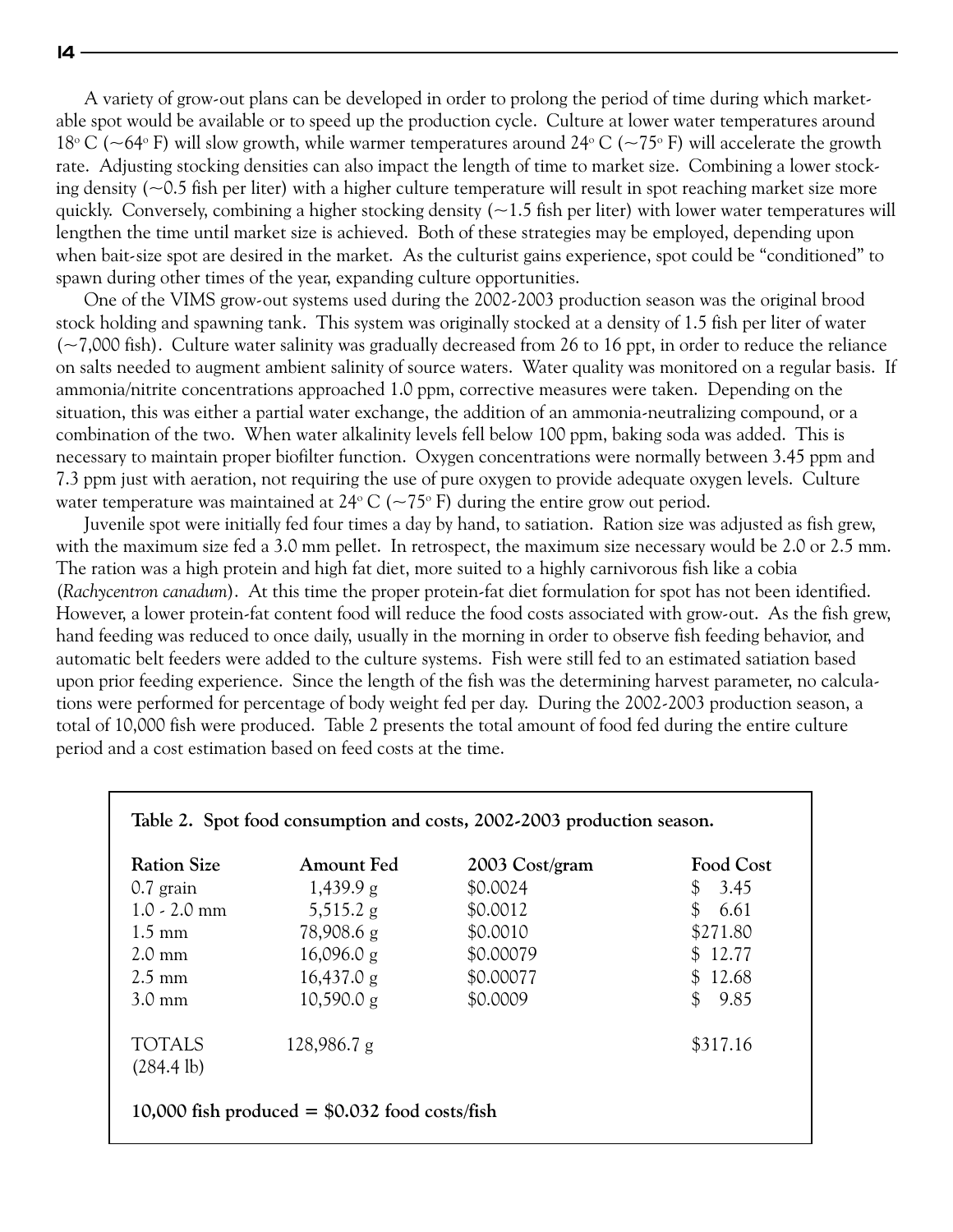At 130 dph a sub-sample of juvenile spot was taken for length and weight measurements, primarily to assess whether market-sized fish were present in sufficient numbers to begin the market trials. Of the fish measured, 70% were greater than 76.2 mm (3 inches), the minimum market size identified previously. The mean weight for the spot over 76.2 mm was  $10.6 \text{ g}$  (0.4 ounces), or approximately 43 fish per pound.

The first spot were distributed for market trials at 160 dph. Market-sized spot were hand graded, with smaller fish being re-distributed to culture systems for continued growth. There were no adverse effects noted from this handling.

Bait-sized spot were transported to participating dealerships in a 1,100-liter (300-gallon) tank with aeration. This tank would fit within the bed of a pick-up truck. The tank was never filled with more than 550 liters (150 gallons) of water for transport. As many as 1,000 bait-sized spot were transported at one time with no ill effects.

### **Summary**

The production of spot as live bait for recreational angling shows promise. The basics of spawning, larval culture and grow-out have been demonstrated. There is no doubt that cultured spot are productive baits and are readily accepted by recreational anglers. Preliminary economic evaluations suggest that spot culture can be profitable, even in small-scale production.

# **Suggested Reading**

- Baldevarona, R.B. 1987. "Effects of feeding and stocking density on growth and survival of spot, *Leiostomus xanthurus*." Ph.D. Dissertation, University of South Carolina, Columbia, SC. 128 pp.
- Bardach, J.E., J.J. Magnuson, R.C. May, and J.M. Reinhart (eds). 1980. *Fish Behavior and Its Use in the Capture and Culture of Fishes.* International Center for Living Aquatic Resources Management, Manila, Philippines, *ICLARM Conference Proceedings 5.* 512 pp.
- Flores-Coto, C. and S.M. Warlen. 1993. "Spawning time, growth and recruitment of larval spot *Leiostomus xanthurus* into a North Carolina estuary." *Fish. Bull.* 91(1):8-22.
- Hales, L.S. and M.J. Van Den Avyle. 1989. "Species profiles: life histories and environmental requirements of coastal fishes and invertebrates (South Atlantic) - spot." *U.S. Fish Wildl. Serv. Biol. Rep.* 82(11.91). U.S. Army Corps of Engineers, TR EL-82-4. 24 pp.
- Hales, L.S., Jr., C.C. Lay, and G.S. Helfman. 1990. "Uses of low-salinity water and gel-coating to minimize handling mortality of spot, *Leiostomus xanthurus* (Perciformes: Sciaenidae)." *Aquaculture* 90(1):17-27.
- Hettler, W.F., A.B. Powell, and L.C. Clements. 1978. "Laboratory-induced spawning of spot, *Leiostomus xanthurus* (Lacepede)." NOAA/NMFS, Beaufort, NC, Laboratory, *Annual Report to the U.S. Dept. of Energy,* 351-356. (Also in: Hettler, W.F. and A.B. Powell. 1981. "Egg and larval fish production at the NMFS Beaufort Laboratory, Beaufort, N.C., USA." *Rapp. P.-v. Reun. Cons. int. Explor. Mer,* 178:501-503.)
- Hodson, R.G., R.G. Fechhelm, and R.J. Monroe. 1981. "Upper temperature tolerance of spot, *Leiostomus xanthurus*, from the Cape Fear River estuary, North Carolina." *Estuaries* 4(4):345-356.
- Mercer, L.P. 1989. "Fishery management plan for spot (*Leiostomus xanthurus*)." Atlantic States Marine Fisheries Commission, *Fisheries Management Report No. 11.* 81 pp.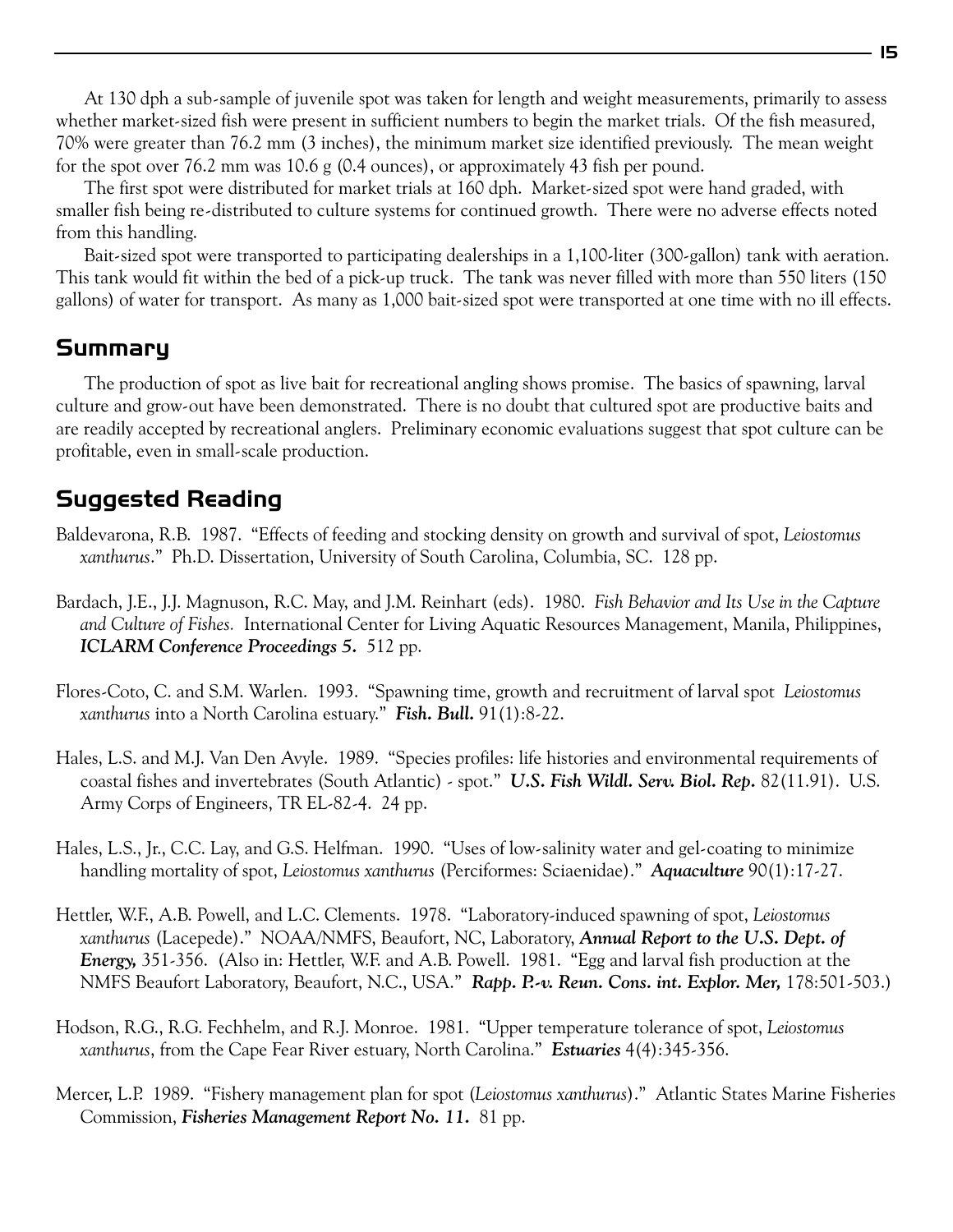- Moser, H.G., W.J. Richards, D.M. Cohen, M.P. Fahay, A.W. Kendall, Jr., and S.L. Richardson (eds). 1984. *Ontogeny and Systematics of Fishes. American Society of Ichthyologists and Herpetologists, Special Publication #1.* 760 pp.
- Moser, M.L. and J.M. Miller. 1994. "Effects of salinity fluctuation on routine metabolism of juvenile spot, *Leiostomus xanthurus*." *J. Fish Biol.* 45(2):335-340.
- Phillips, J.M., M.T. Huish, J.H. Kerby, and D.P. Moran. 1989. "Species profiles: life histories and environmental requirements of coastal fishes and invertebrates (Mid-Atlantic) - spot." *U.S. Fish Wildl. Serv. Biol. Rep.* 82(11.98). U.S. Army Corps of Engineers, TR EL-82-4. 13 pp.
- Powell, A.B. and H.R. Gordy. 1980. "Egg and larval development of the spot, *Leiostomus xanthurus* (Sciaenidae)." *Fish. Bull.* 78(3):701-714.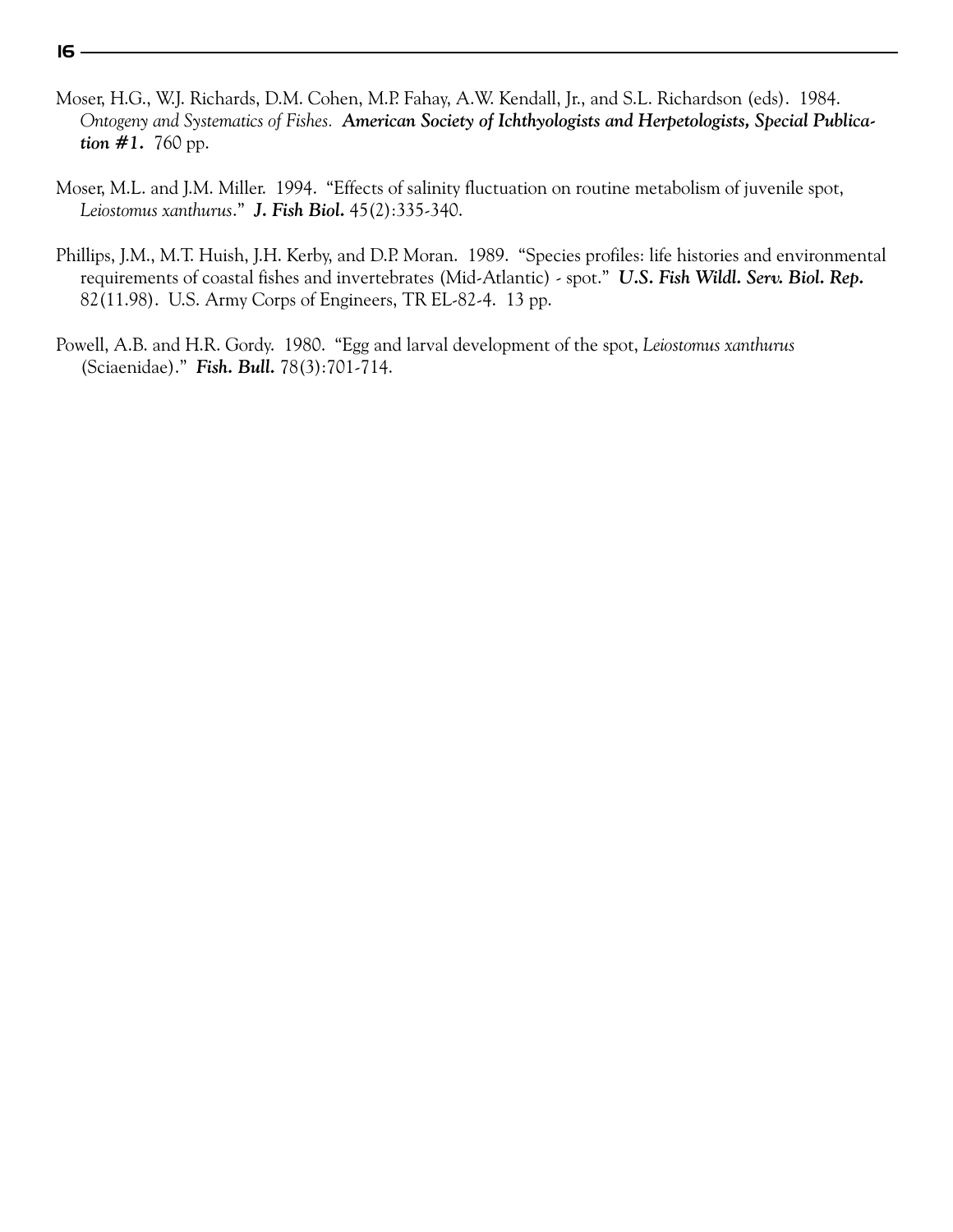**- Notes -**